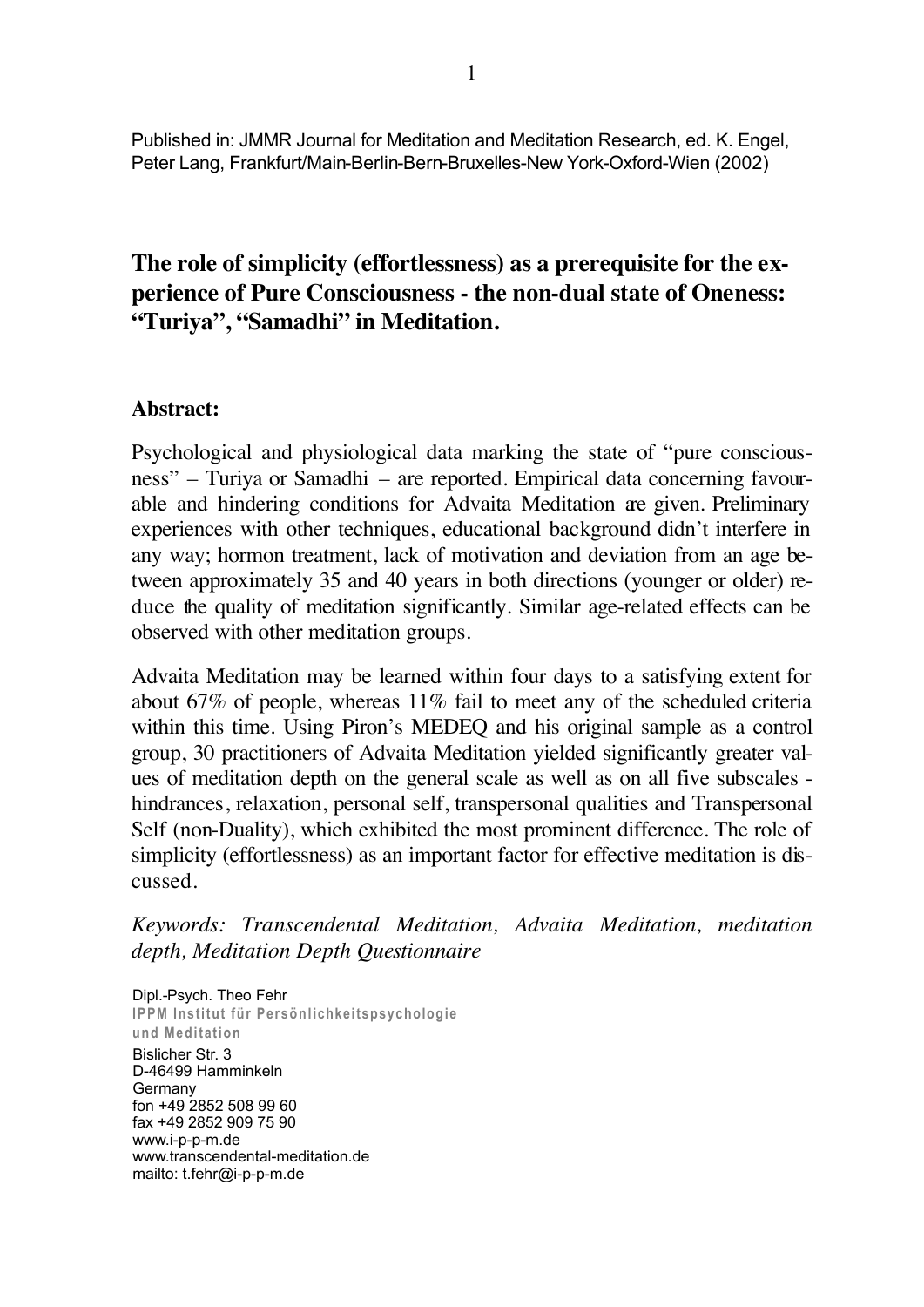### **1. Introduction**

Advaita Meditation is an easy and effortless technique of bringing the attention to subtler and more refined levels of thinking. The teaching of the technique is performed in exact accordance with the steps prescribed by Maharishi Mahesh Yogi for his "Transcendental Meditation" in the late sixties and early seventies. The author took his teacher training in the USA in 1968 and in India in 1969 under the personal guidance of Maharishi Mahesh Yogi. Therefore the method of Advaita Meditation "technically" can be considered to be identical to the technique of "Transcendental Meditation", but it is taught in complete independence from the "TM-movement" for reasons given in Fehr (2002) – similar reasons expressed in short by Piron (2001): "…characterized by ideologies that seem to be questionable in the eye of the author".

Extensive research in the last 30 years on this type of – Transcendental or Advaita - Meditation has shown positive effects on health (e.g. Orme-Johnson 1987) and on psychological well-being (Eppley 1989, Fehr 1996 , Grawe 1994).

### **2. Latest research: differentiating consideration of states during meditation**

During the last few years, a more sophisticated analysis of the different states within a single meditation has been developed (Ott 2001, Travis et al. 1997, Travis 1999, Travis et al. 2000, Travis 2001 ). Especially the investigations by Travis and his colleagues Pearson and Wallace within the last five years about Maharishi Mahesh Yogi's "junction point model" have lead to a more precise description of the psychophysiological characteristics of the fourth state of consciousness, Turiya (transcendental or "pure" consciousness, also called "advaita" consciousness). This state was postulated and had been described for the first time three decades ago by Wallace (1970).

# *TURIYA – pure consciousness: Summarising latest research*

*Psychological Marker:* Travis (2000) analysed the free descriptions of his 52 subjects about their experiences of "consciousness itself" by content analysis and found the following main themes. The state of pure consciousness was characterised by "absence of the very framework (68%: time, space and body sense) and content (qualities of inner and outer perception), that define waking experiences". 32% of the subjects experienced pure consciousness as "peaceful" and 20% as "unbounded".

"... a couple of times a week I experience deep, unbounded silence, during which I am completely aware and awake, but no thoughts are present. There is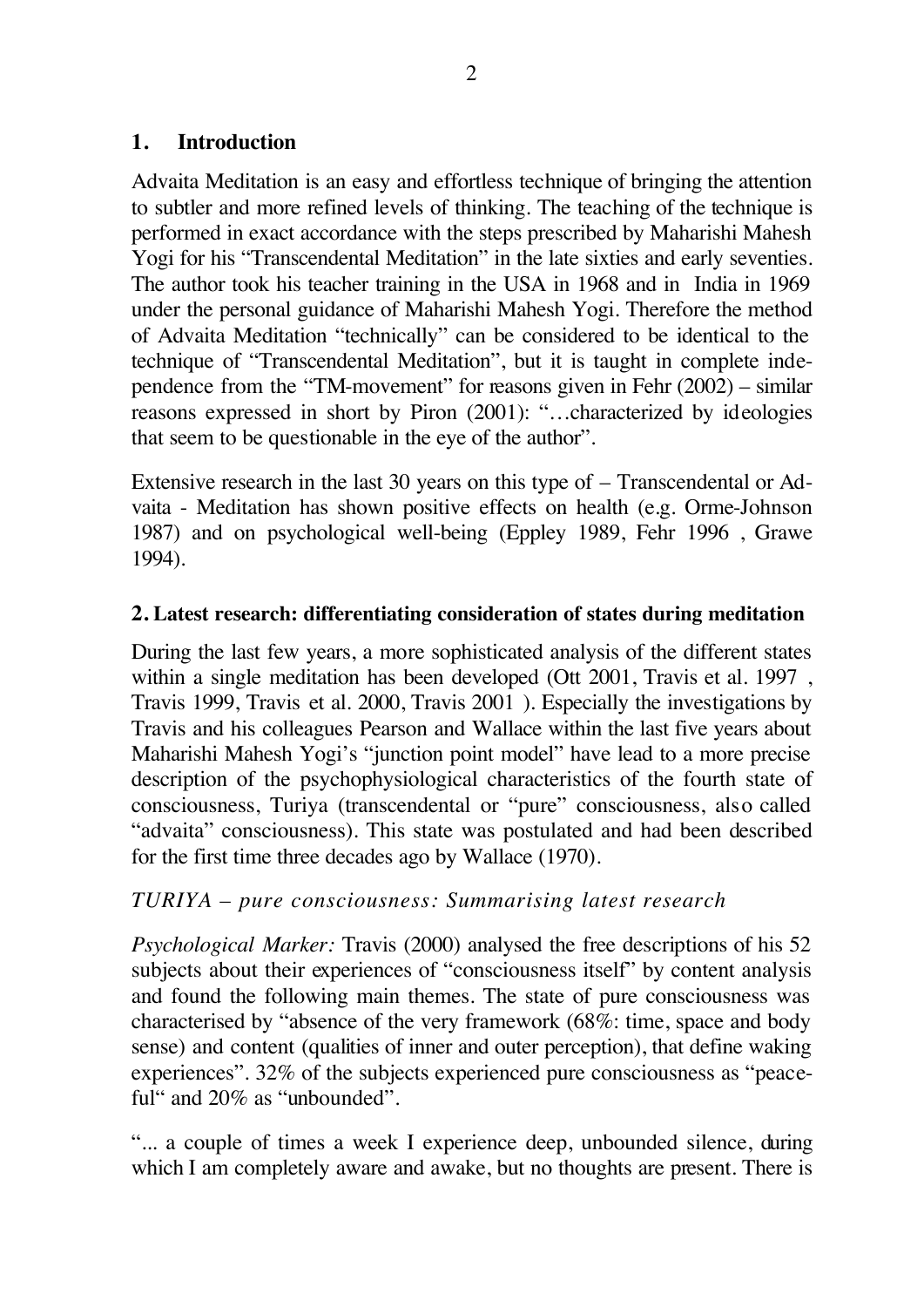no awareness of where I am, or the passage of time. I feel completely whole and at peace."

**Diagram 1: Major Themes in Description of TURIYA 68% 32% 20% 0% 10% 20% 30% 40% 50% 60% 70% 80% percentage of SS with experience Absence of space, time, or body sense Peaceful Unbounded**

Diagram 1: Main themes in the description of Turiya

*Turiya – Physiological Marker*: Physiological tracing during pure consciousness is shown in the following figure; it presents an example of apneustic breathing (BR: exhalation is down) with autonomic orienting at the onset of breath changes (EDA: increasing skin conductance is down; HR: decreasing heart rate is down). Note the skin conductance response and the heart rate response following the onset of the apneustic breathing. (Travis and Pearson, 2000)

Figure 1. Physiological tracing during pure consciousness



"During phases including transcendental consciousness experiences, skin conductance responses and heart rate deceleration occurred at the onset of respiratory suspensions or reductions in breath volume." (Reduction in breath volume was about 40%) (Travis & Wallace, 1997)

"Transcending, in comparison to "other" experiences was marked by: (1) significantly lower breath rates; (2) higher respiratory sinus arrhythmia ampli-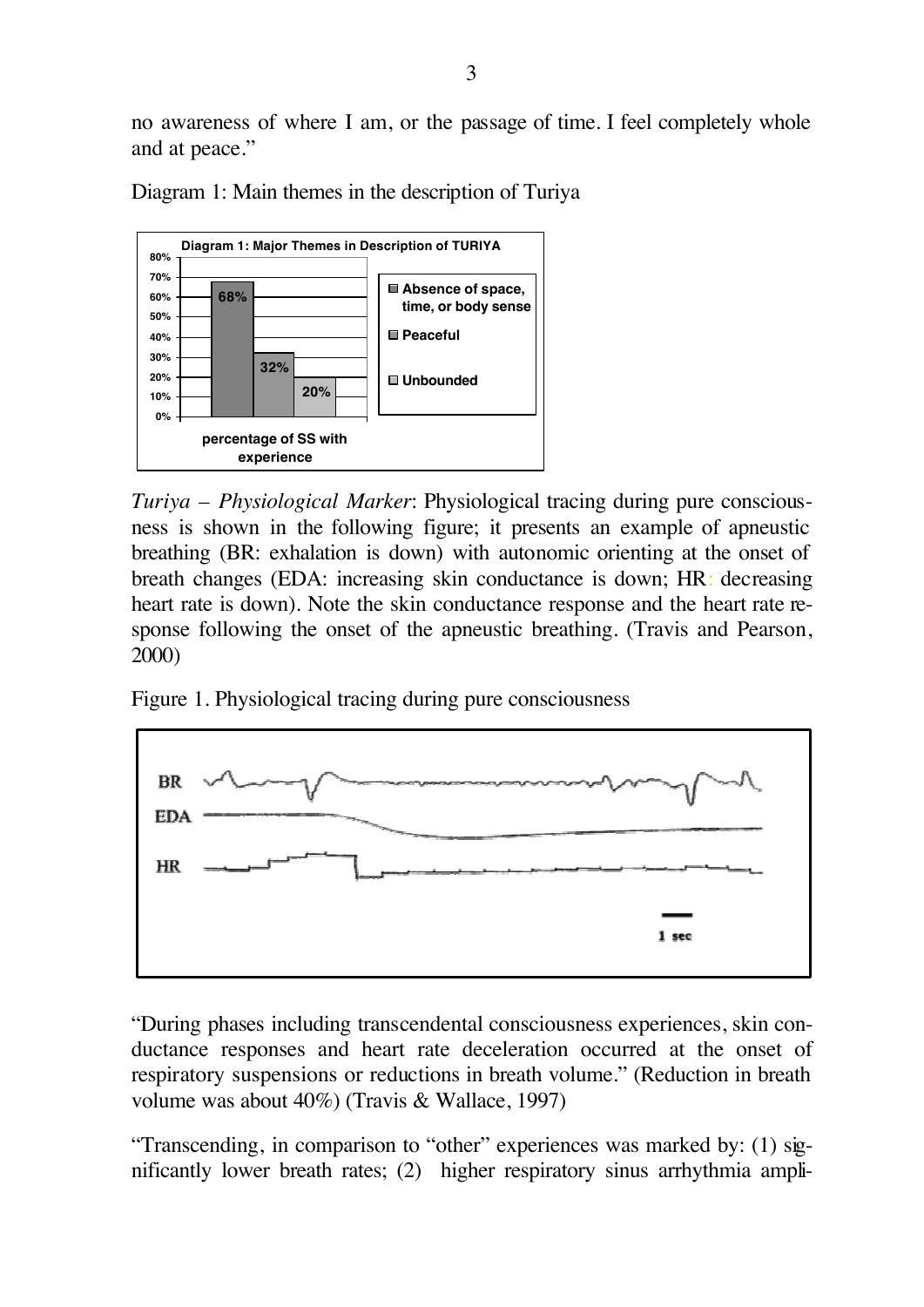tudes; (3) higher EEG alpha amplitude; and (4) higher alpha coherence. In addition, skin conductance responses to the experimenter initiated bell rings were larger during transcending." (Travis, 2001)

TM-sessions were distinguished by (1) lower breath rates, (2) lower skin conductance, (3) higher respiratory sinus arrhythmia levels, and (4) higher alpha anterior-posterior and frontal EEG coherence. (Travis, 1999)

To sum up these results of Travis and colleagues, we can consider the following physiological features to be characteristic of the fourth state of consciousness according to our knowledge at present:

- 1. Respiratory suspension (apneustic breathing); significantly lower breath rates
- 2. Higher respiratory sinus arrhythmia amplitudes
- 3. Higher EEG alpha amplitude
- 4. Higher alpha coherence
- 5. Lower skin conductance; larger skin conductance responses ; skin conductance orienting (at the onset of apneustic breathing)

# **3. Favourable and hindering influences for meditation**

In a field study we gathered data of meditation beginners. During the first four days of meditation training every meditator has to fill out a detailed daily questionnaire about the experiences with meditation at home. For a representative sample comprising 670 of about 1000 meditating clients - Transcendental resp. Advaita Meditation – covering 17 years of teaching meditation, all available questionnaires  $-$  i. e. four per person  $-$  were analysed with regard to the criteria met during the first days of meditation. Analysis of these data allows us to answer some of the questions put by Engel (2001, p. 53), at least as far as TM and Advaita Meditation are concerned.

209 out of the 670 patients had preliminary experience with one or more other techniques before – 47% had practiced Autogenic Training, 15% Yoga, 24% various techniques, 12% have had psychotherapy and 2% had been trained in progressive muscle relaxation (Jacobson). (Diagram 2)

*Preliminary experience* doesn't seem to contribute to or hinder the quality of the meditation experience. There seems to be no training effect in any direction (conducive or hindering) for any of the registered techniques (Jacobson's PMR, Psychotherapy, ZEN, Yoga, Autogenic training) for Advaita Meditation. This could tentatively be interpreted as a principal methodological difference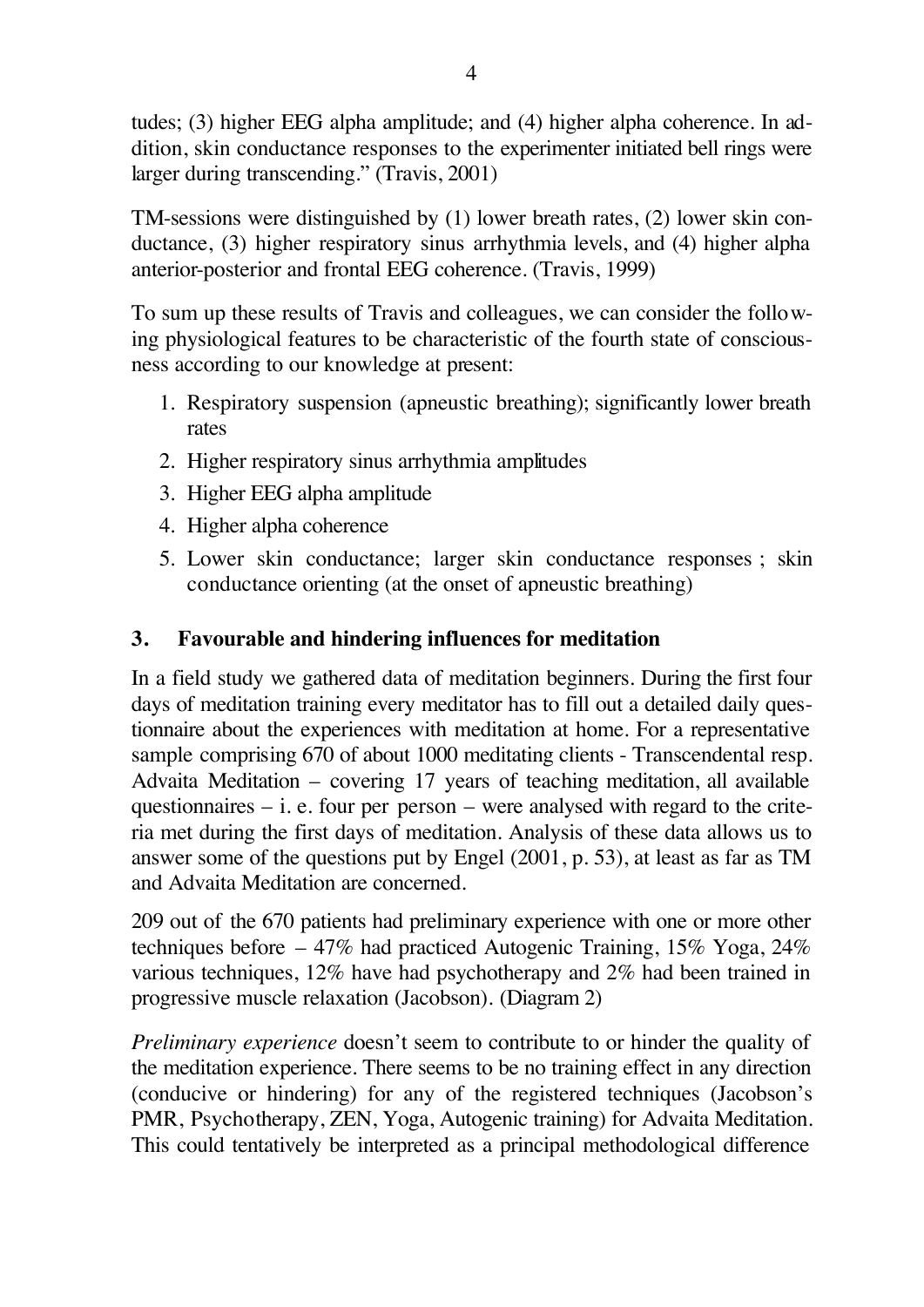(non-correspondence) of Advaita Meditation with respect to the other techniques. (Diagram 3)

Diagram 2: Experience with other techniques / Diagram 3: Preliminary experience and Advaita Meditation



The *educational standard* had no effect on the quality of the meditation experience during the first days of meditation. Education (low=1, medium=2, high=3) did not correlate with the quality of the meditation experience during the first days of meditation. (Diagram 4)

The question of *motivation*, however, definitely matters: There is a significant difference between the quality of the initial meditation experience of selfmotivated and other-motivated beginners. Self-motivated meditators meet significantly more criteria of successful meditation. ( $l^2$  = 19,49, df = 3, p = .000). Beginning with meditation as a result of beeing pushed by persuasion of well-meaning people or by order of parents seems to be an unfavourable condition for fulfilling the criteria. (Diagram 5)

Diagram 4: Educational standard / Diagram 5: Motivation

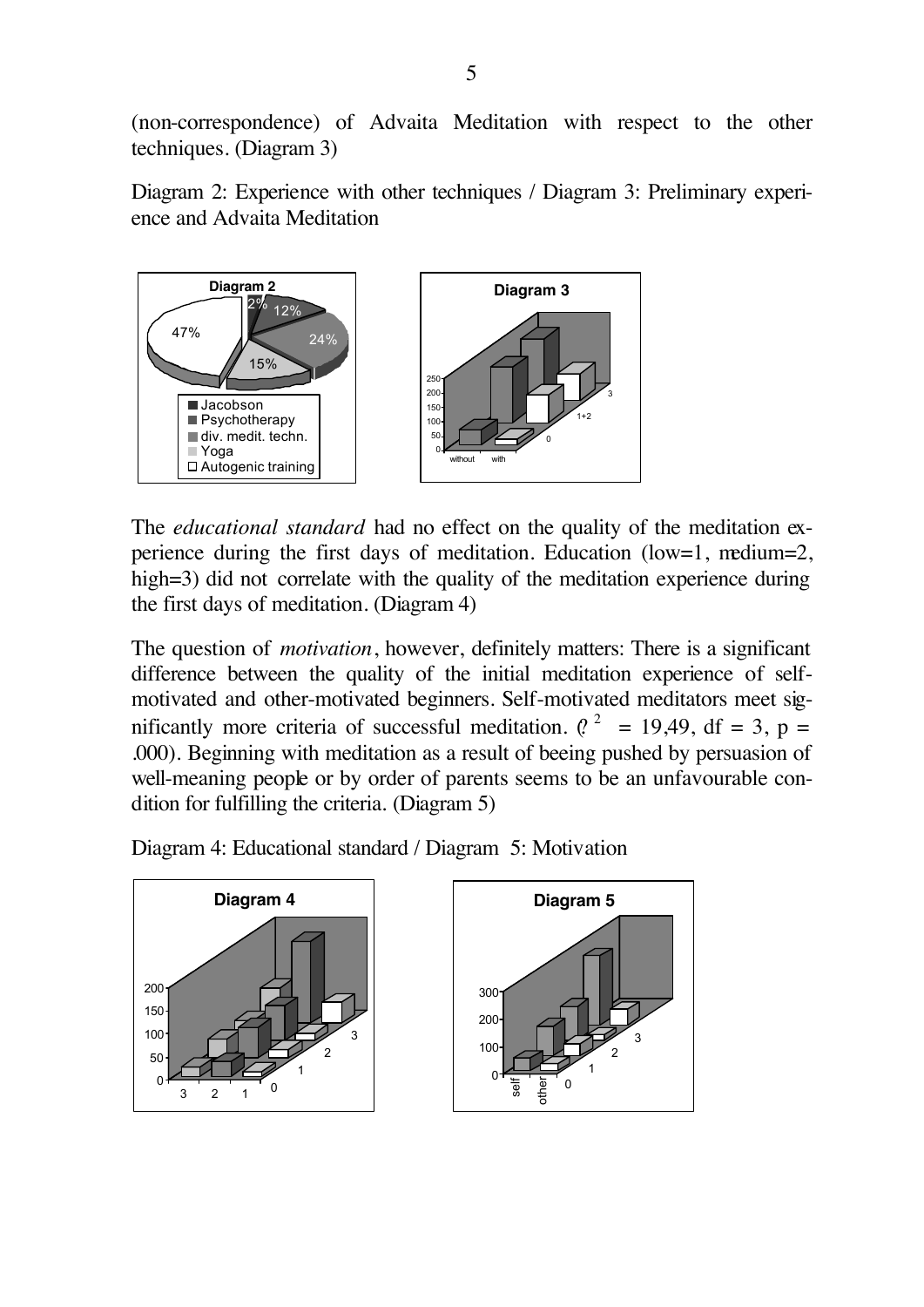Therapy with hormones (the "pill", thyreoid hormones, cortison etc.) had a substantially detrimental effect as to the number of criteria met by the 53 clients under hormone treatment during the first days of meditation. In a study following some years later we could establish this disadvantageous effect for psychotherapy, too. This effect was significant ( $?^2 = 8.57$ , df = 3, p = .037). We found a significant betterment in some standardised scales measuring psychological well-being (e.g. psychosomatic symptoms and depression) about two to four months after stopping the hormonal medication compared to controls. That is why we suppose a blocking of experiences of subtler ("subconscious") mental levels via the influence of the hormones on the limbic system with the result of a loss or narrowing down of the range of homeostatic balancing and coping in the emotional domain, and a blockage for the experience of subtler states of consciousness during meditation. (Diagram 6)

Diagram 6: Hormones and the blockage of subtler experience



There is a significant relationship between *age* and the quality of meditation during the first days. Meditation beginners between 30 and 40 years of age exhibit the best meditation experiences within the first days. The greater the deviation from this "middle" age (the younger or older), the less criteria are met  $(?)^2 = 31.95$ ; df = 12, p = .002). (Diagram 7)



Diagram 7: Meditation Depth and Age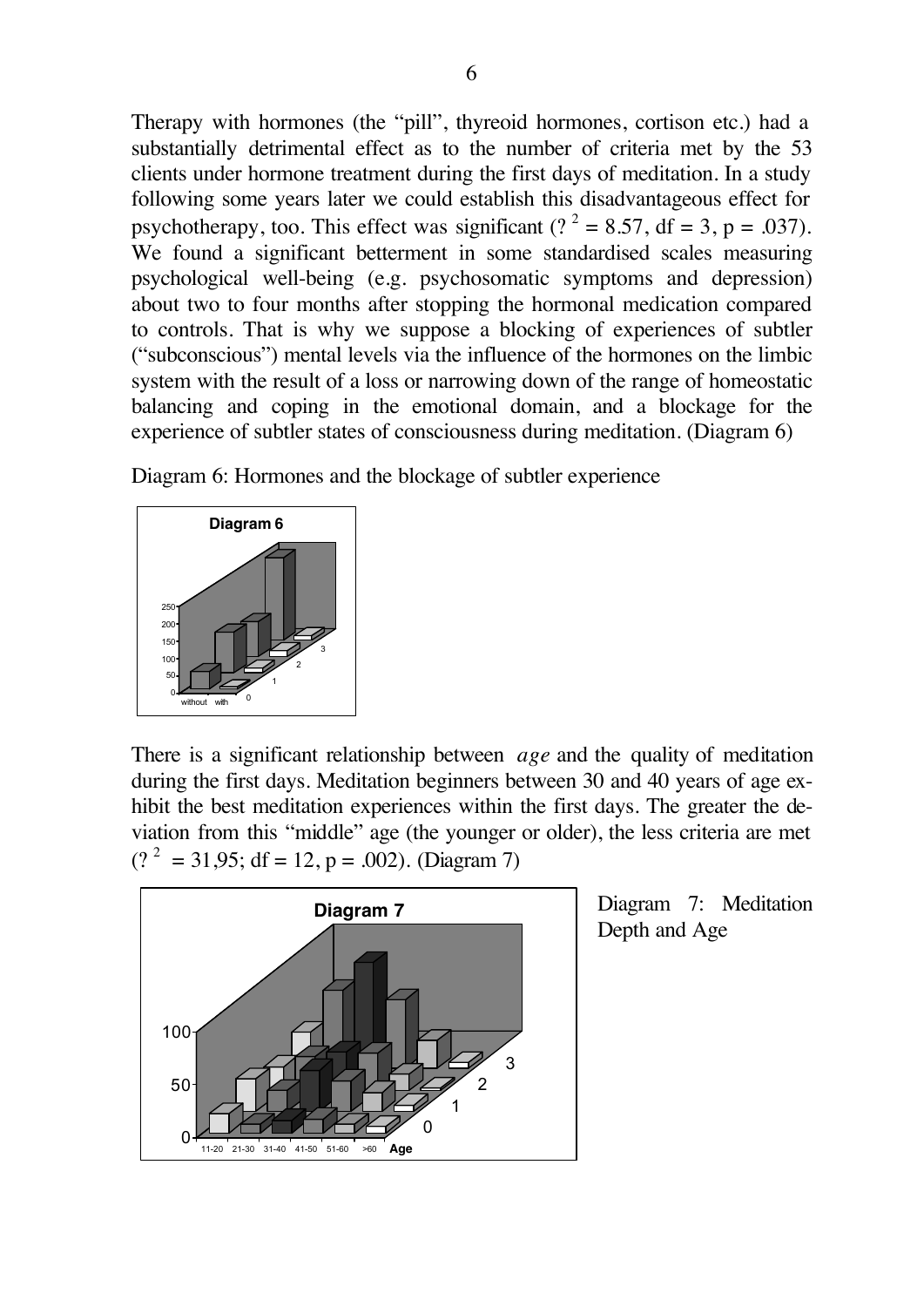The MEDEQ by Piron (2001) yielded a corresponding result. Piron's sample consisted of 122 subjects, practising seven different methods of meditation. Obviously the meditation depth in Piron's sample increased (see Diagram 8) until it reached its maximum in age-group six (36-40 years of age). There was no decrease of the depth of meditation in the age groups  $7 - 9$  (age 41-45, age 46-50, age 50+), but the average length of meditation practice (in years) for these age-groups had increased further and was considerably greater compared to the age-groups  $1 - 5$ . In spite of increasing meditation practice (in years) there was no corresponding further progress in meditation depth to be noted. May be the depth shown by the meditators between 35 and 40 years of age represents an overall optimum level, beyond which a further increase of depth seems to be unlikely. Possible explanations for this phenomenon could be on a psychological as well as on a physiological level – but at present we have no answer to this question. (see Diagrams 8 and 9).

Diagram 8: Meditation Depth / Diagram 9: Meditation practice in years



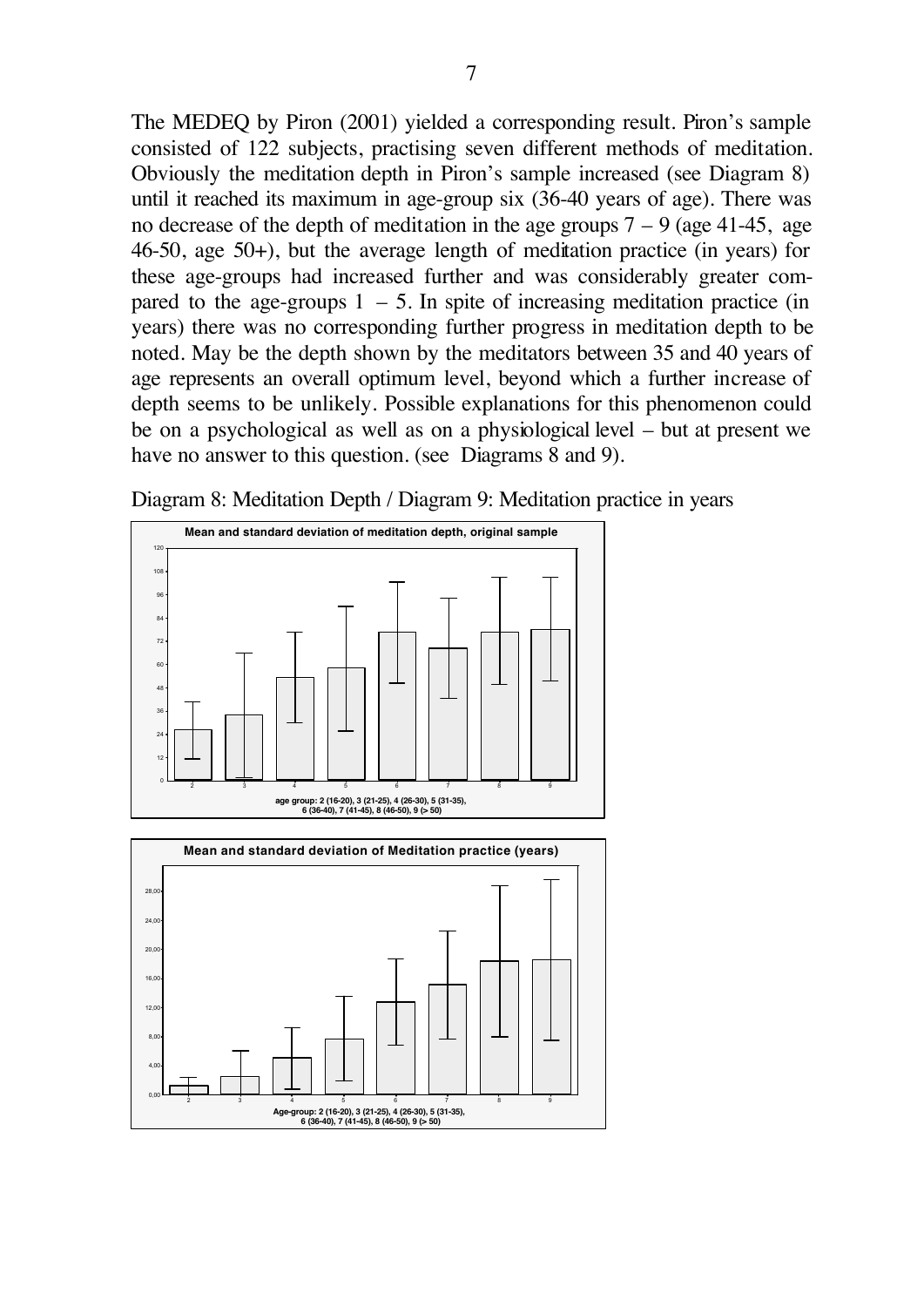In a field study using different questionnaires Engel (2000) gathered comprehensive information about the experiences of 1550 experienced longterm practitioners of various meditation traditions including Transcendental Meditation. Meditation depth was estimated using a questionnaire developed by Müller and Ott (see Ott 2001). For the sake of economy, Engel applied only the highest loading items representative of the factors and computed a general score – general depth (total mean of all items) - in addition to the single factor scales. TM – practitioners exhibited the highest scores on all four scales: "general depth", "mystical experience", "Nirvana" and "body-mindrelaxation". The data were given by Engel in a table. They are represented here in a diagram instead (see Diagram 10 ).





Another point of view raised by Engel (2001) was the *meditative development*. Engel hypothesised a spectrum of developmental stages beginning with "Isolation" and ending with "non-material" (experience). According to his interpretation, "the similarity of the overall development is shown in the parallel development of the trends; if this were not the case the lines would criss-cross each other." There is in fact a distinct criss-crossing of the TM-line across the lines of all other techniques between the stages "work" and "support" and another one across all lines but one (Christian Contemplation) between the stages "indications" and "struggle". - This means that Transcendental Meditation in spite of exhibiting the least values in "struggle" and "work" among the meditation techniques studied shows the highest values in the stages "support", "security", "unity" and the second highest in the stage "non-material". This result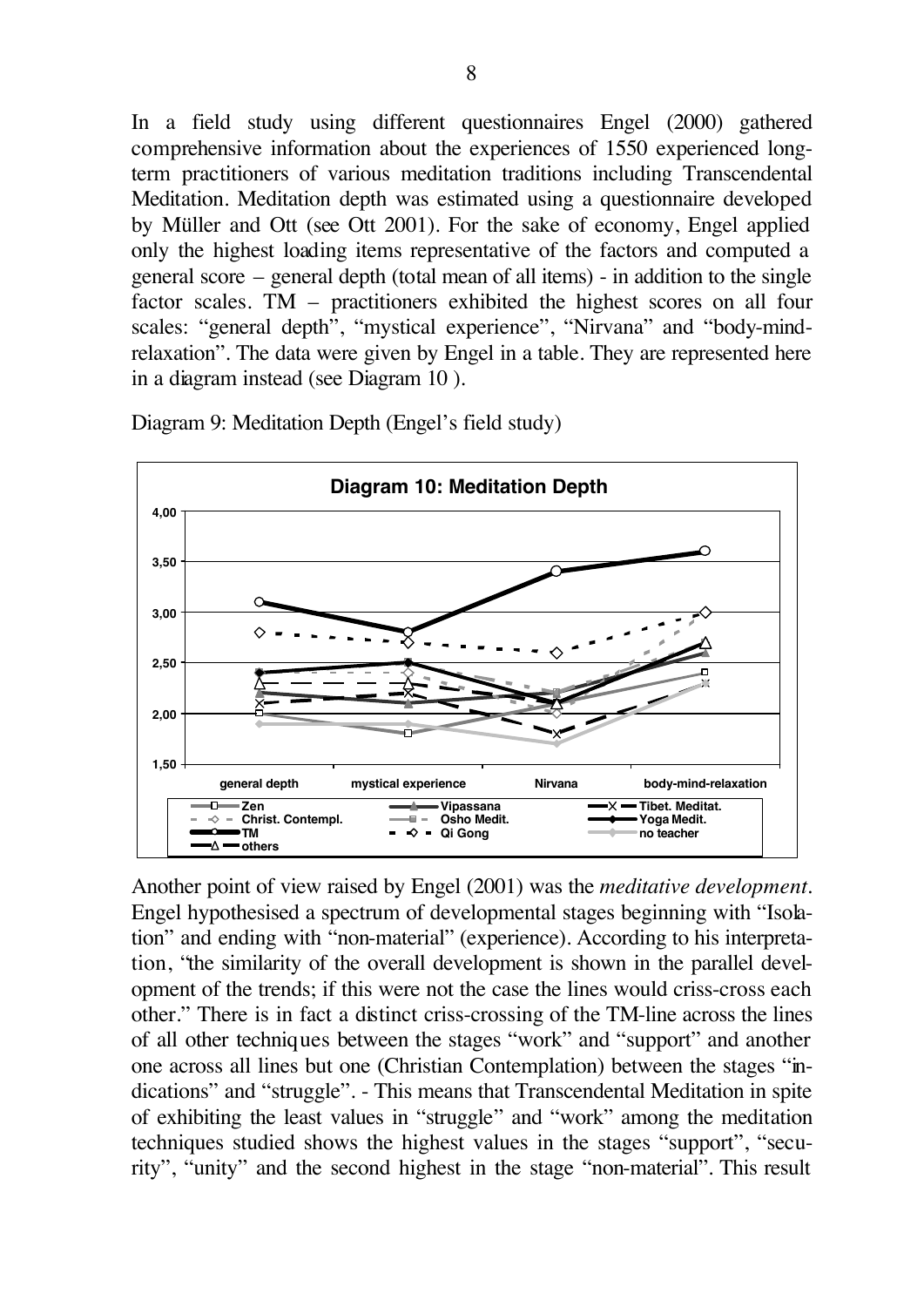could provide an argument for Maharishi Mahesh Yogi's hypothesis, i.e. that *effortlessness* is a prerequisite for successful meditation and that any effort seems to be rather detrimental to instead of supportive for meditation. (Diagram 11)



Diagram 11: Meditative Development

In the analysis of our own data we estimated the quality of meditation of our sample of 670 beginners roughly by analysing the questionnaires of the first four days, using a 4-point scale: level 3 - all criteria of successful meditation reached; level 2 - most of the criteria (but not all) reached; level 1 - some (few) criteria reached; level 0 - none of the criteria reached. The number and percentage of people for each level of meditation are given below.

Diagram 12: Percentage of patients per criterion



- 308 patients for level 3  $(46\%)$ ,
- 141 patients for level  $2(21\%)$ ,
- 150 patients for level (22%) and
- 71 patients for level 0  $(11\%)$ .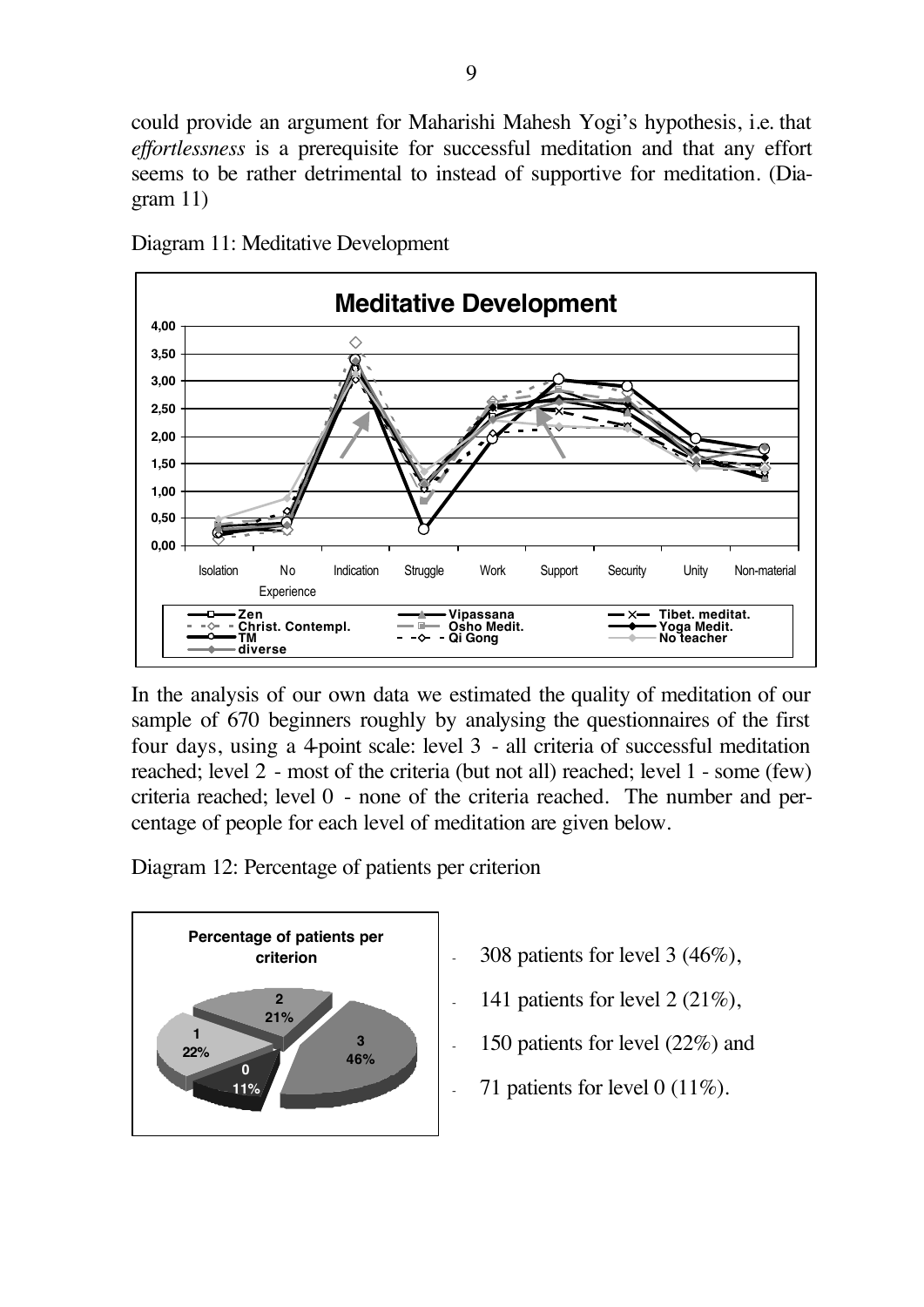For level 3 the following points had to be experienced completely:

- Deep relaxation
- Effortlessness, ease
- Alteration of sense of time
- Ouiet mind
- Reduction of breath or deeper inhalation in between from time to time
- Happyness in between
- Absence of body sense, surroundings and thoughts
- Positive effects lasting for sometime after meditation
- Spontaneous changes in behaviour and action outside of meditation

#### *Drop-out rate*

As a result of an inquiry by correspondence some years ago an estimated 55% of practitioners were still meditating once or twice daily five years after their initiation, about 24% on a irregular basis – now and then -, the rest had stopped. The estimation for the next five years (years  $6 - 10$  after initiation) was 38% for regular meditation once or twice daily, whereas 68% of the subjects had stopped completely.

Diagram 13: Percentages 5 years after / Diagram 14: Percentages 10 years after



In spring 2002, using a telephone survey we tried again to estimate the percentage of clients still meditating after about 5 and 10 years. We limited the minimum number of persons to be reached for both time intervals to 50. 61 calls had to be made to reach 50 meditators about five years after their start. 11 still practised regularly twice daily, another 11 practised once daily, 4 practised now and then (less than once daily) and the remaining 24 had dropped meditation completely. - 85 calls had to be made to reach 51 meditators about 8 - 10 years after their start. 8 still practised regularly twice daily, another 9 practised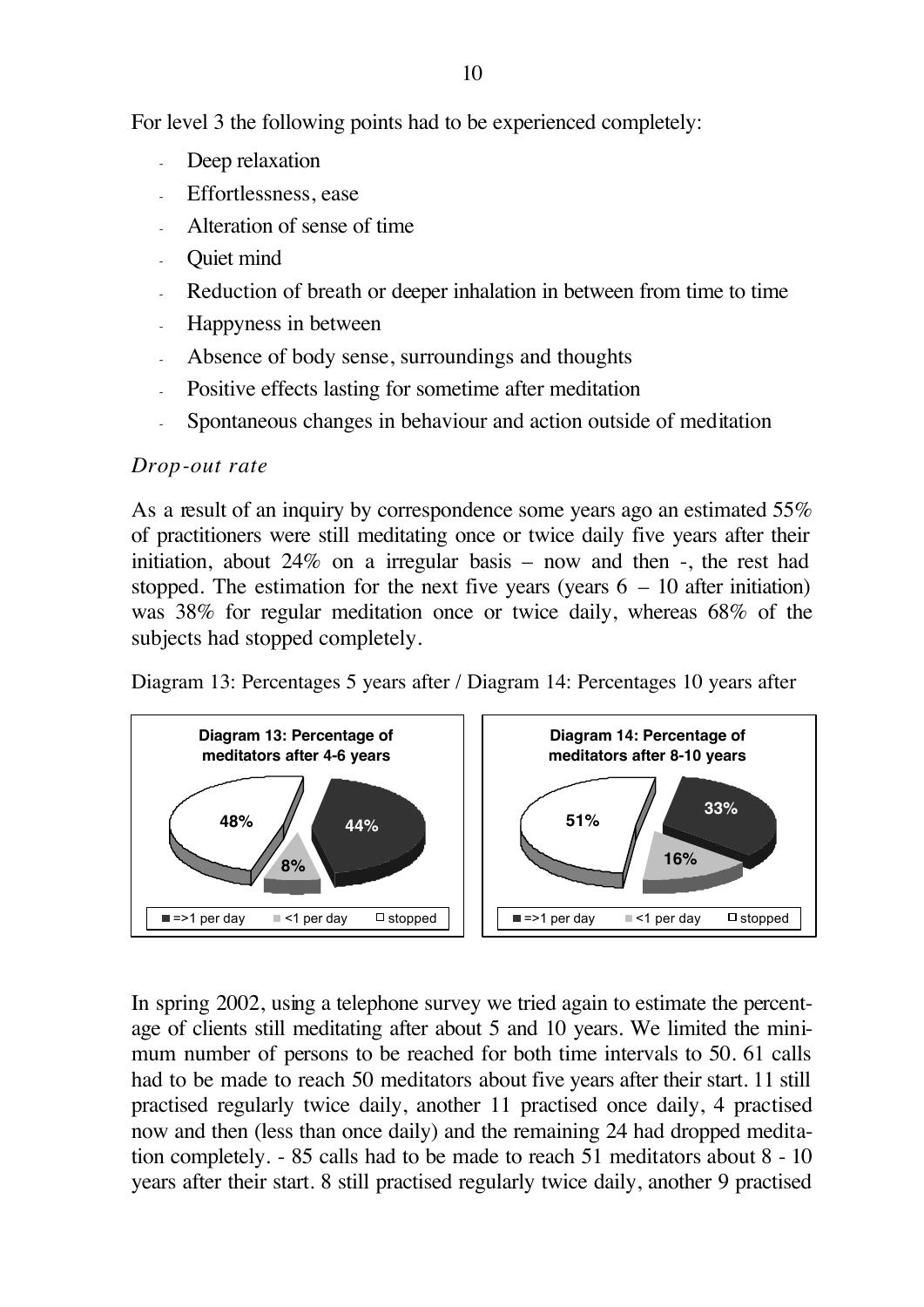once daily, 8 practised now and then (less than once daily) and the remaining 26 had turned away from meditation. We think these rates of meditators still practising after 5 or 10 years are relatively reliable. They are higher than what we expected them to be. (Diagrams 13 and 14)

# **4. Focus: Meditation Depth**

The aim of this study was to get more detailed information about the depth of meditation with practitioners of Advaita Meditation in comparison to other meditation methods.

# *Method*

We applied Piron's MEDEQ. The MEDEQ combines different advantages for the measurement in question: It offers an objective, reliable and valid onedimensional measurement of the general meditation depth and allows an estimation of five different levels of depth:

1. Hindrances

(restlessness, busy mind, laziness, feeling bored)

2. Relaxation

(feeling well, smooth breathing, patience and calmness)

3. Personal Self

(mindfulness, attentive control over the mind, being detached from thoughts, emotions and sensations; strong energy; being centred)

4. Transpersonal (Essential) Qualities

(love, surrender, connection, joy, grace, humility; transcending time, methodical level and separation)

5. Transpersonal Self (Non-duality)

(complete rest of thoughts, no differentiations, comparisons and judgements anymore; unity of all; emptiness and infinity of consciousness; subject/object-transcendence)

The test construction of the MEDEQ was performed with considerable methodological thoroughness (item, factor and cluster analysis) garantying satisfying statistical characteristic values concerning criterion, convergent and discriminant validity, split-half- and parallel-test-reliability, homogeneity (internal consistence, Cronbach's Alpha =  $0.92$ ) and uni-dimensionality. Piron's sample included the following seven groups: 0-Diverse (n=18), 1-Yoga (n=20), 2- ZEN (n=20), 3-Theravada (n=17), 4-Tibet. Mahayana (n=18), 5-Christl. Con-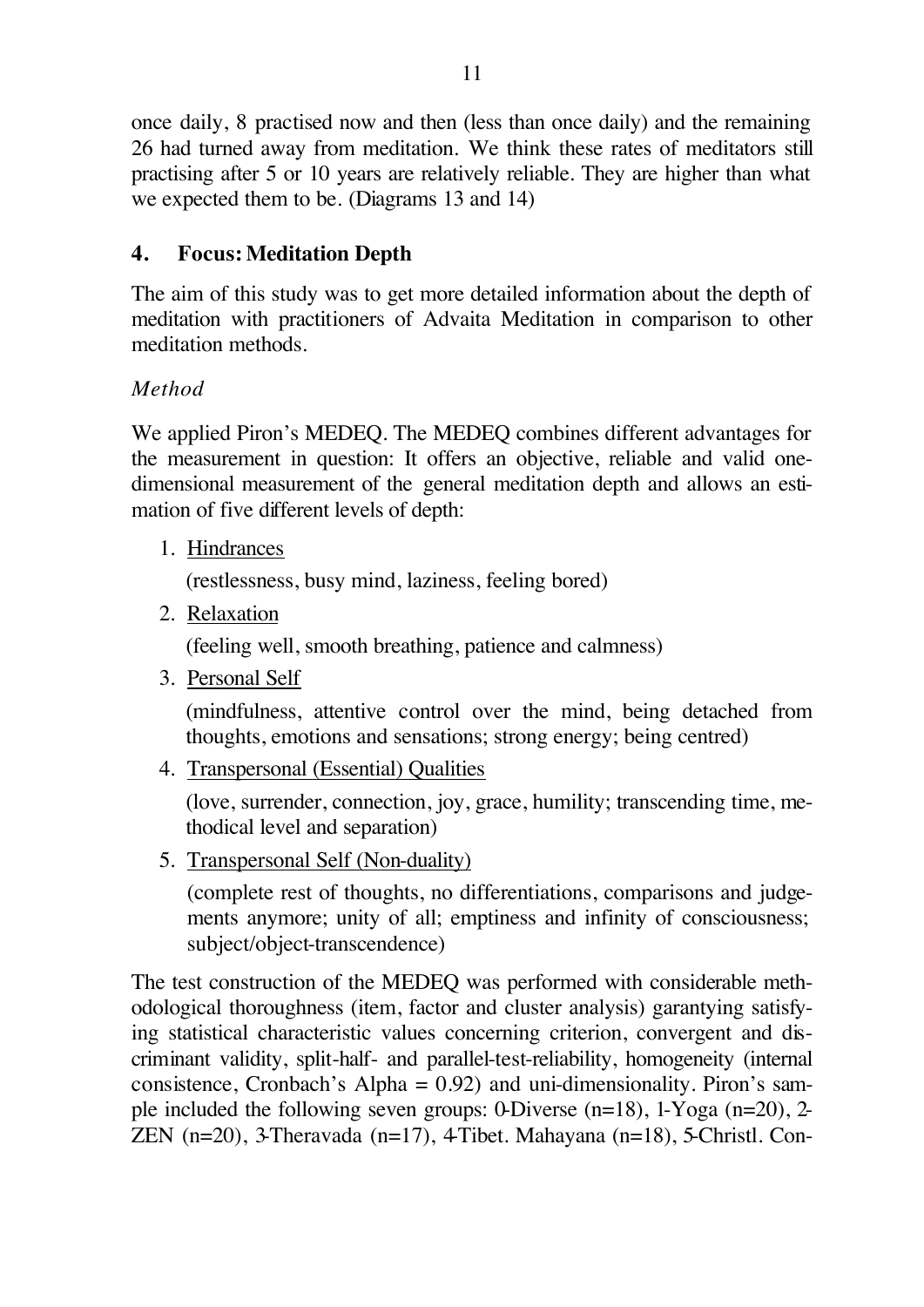templation  $(n=17)$ , 6-Qigong  $(n=12)$ . Group 7 is the sample under consideration in this study – Advaita Meditation (n=30).

We asked 30 practitioners of Advaita Meditation to participate in the study. Table 1 shows the frequencies for gender and age-groups.

| age | $16-20$ |  | 21-25   26-30   31-35   36-40   41-45   46-50 |  | $>50$ | sum |
|-----|---------|--|-----------------------------------------------|--|-------|-----|
| m   |         |  |                                               |  |       |     |
|     |         |  |                                               |  |       |     |
| sum |         |  |                                               |  |       |     |

Table 1: Frequencies per age-group and gender

All practitioners meditated twice daily; 22 meditated for 25 minutes, one participant used to meditate 20 minutes, six had set their time to half an hour and one to 45 minutes. The mean duration of meditation practice (in years) was 1.77 ( $s = 2.63$ ), the Median was 0.55, which shows a rather asymmetric distribution. The practice (in years) for 70% of our subjects ( $n = 21$ ) was less than one year, and for half of the subjects (50%) it was only up to six months.

We performed ANOVAs and two-tailed T-Tests. A result of p less or equal to .05 probability was decided to be significant, of p less or equal to .01 probability as highly significant. In order to estimate the relevance of a result, we computed the effect-sizes (ES).

Table 2: Meditation length (years), frequency, percentage, cumulated percentage (Advaita Meditation group)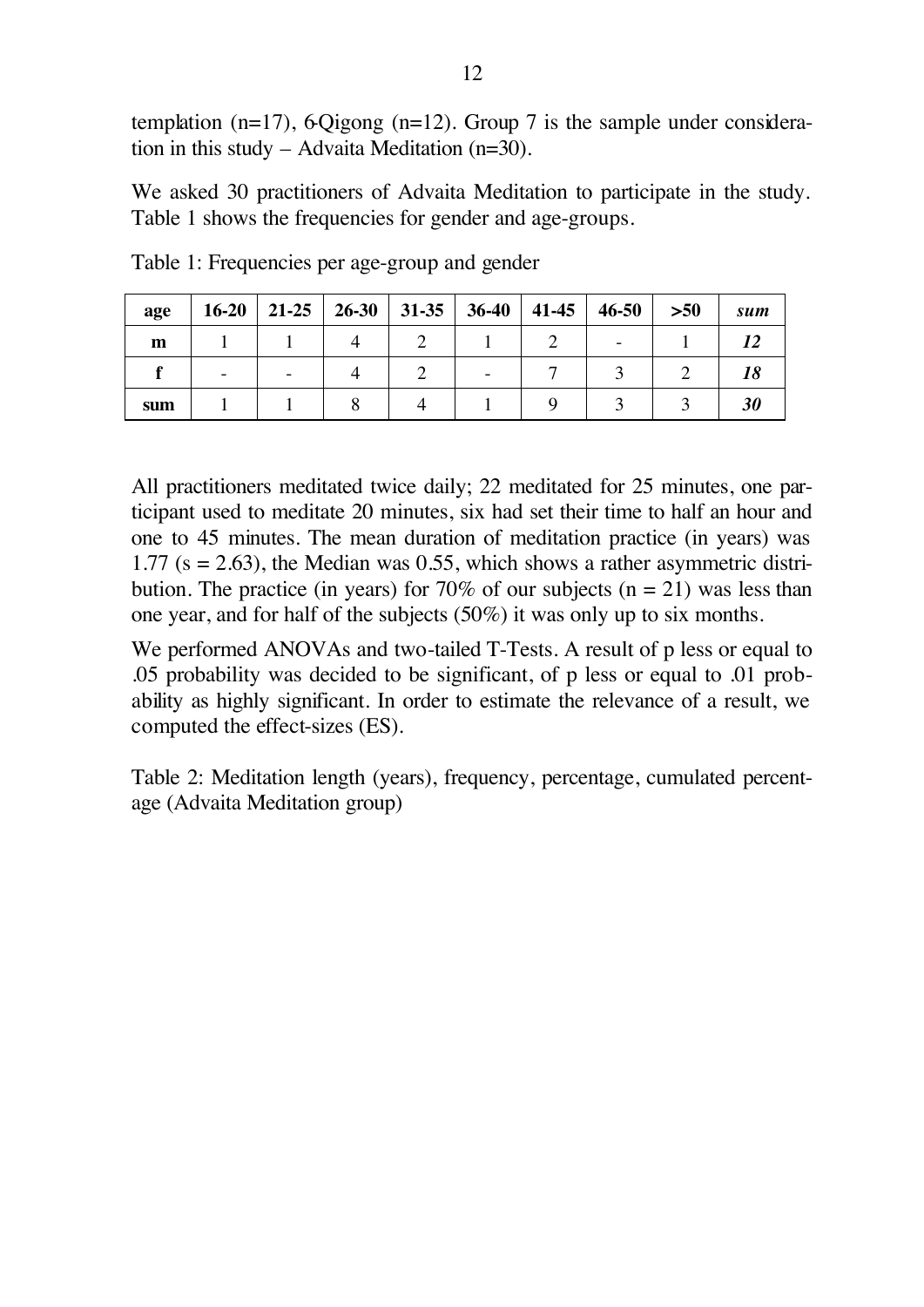| Practice in | Frequency      | Percent | <b>Cum Percent</b> |  |
|-------------|----------------|---------|--------------------|--|
| years       |                |         |                    |  |
| 0.01        | 6              | 20.0    | 20.0               |  |
| 0.10        | 5              | 16.7    | 36.7               |  |
| 0.30        | $\overline{2}$ | 6.7     | 43.3               |  |
| 0.40        |                | 3.3     | 46.7               |  |
| 0.50        | 1              | 3.3     | 50.0               |  |
| 0.60        | 1              | 3.3     | 53.3               |  |
| 1.00        | 5              | 16.7    | 70.0               |  |
| 1.20        | 1              | 3.3     | 73.3               |  |
| 1.30        | 1              | 3.3     | 76.7               |  |
| 3.00        | 1              | 3.3     | 80.0               |  |
| 5.00        | 1              | 3.3     | 83.3               |  |
| 6.00        | $\overline{2}$ | 6.7     | 90.0               |  |
| 7.00        | 2              | 6.7     | 96.7               |  |
| 9.00        |                | 3.3     | 100.0              |  |

Diagram 15: Frequency Distribution of meditation practice in years in the Advaita Meditation group  $(n = 30)$ 



#### **5. Results**

ANOVA showed no significant inhomogeneity between the 7 meditation groups of Piron's sample and the Advaita Meditation group for the variable meditation depth (diagram 16), but a highly significant inhomogeneity for the variable meditation practice in years (diagram 17). Scheffé Tests exhibit sig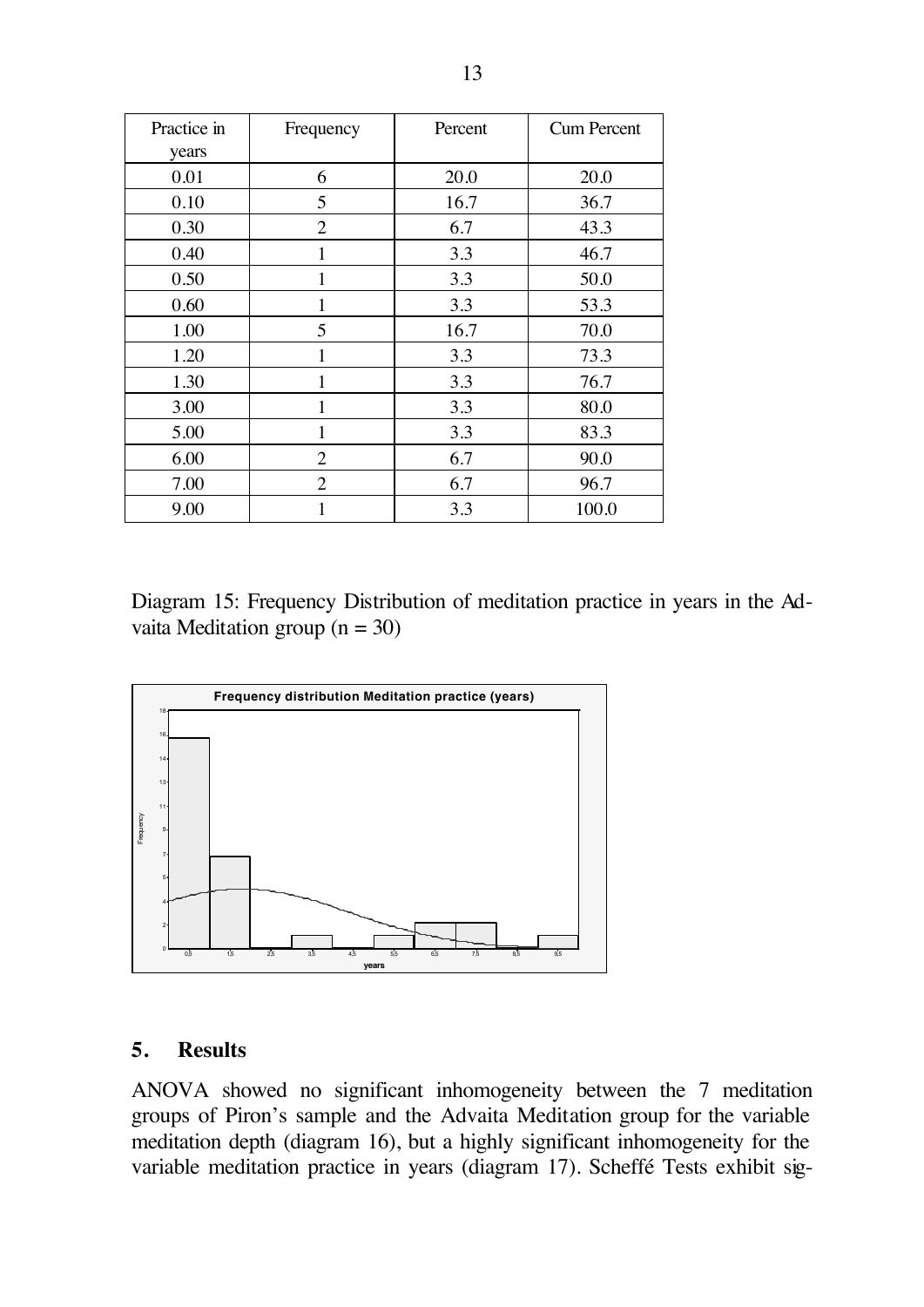nificant differences between the length of practice of group 7 (Advaita-Meditation) and groups 1 (Yoga), 3 (Theravada), 4 (Tibet. Mahayana), 5 (Christian Contempl.), whose duration of practice in years had been significantly greater. There were no further significant differences.

Diagram 16: Meditation Depth of the different meditation traditions



Diagram 17: Length of practice in years of the different meditation traditions



Computing ANOVA and Scheffé-tests for the frequency of meditations per week showed significant inhomogeneity between the groups, but the single differences between the Advaita Meditation group and group 6 (Qigong.  $p \lt \theta$ ) .056), group 0 (various techniques.  $p < .058$ ) and group 1 (Yoga.  $p < .056$ ) failed to reach the level of significance.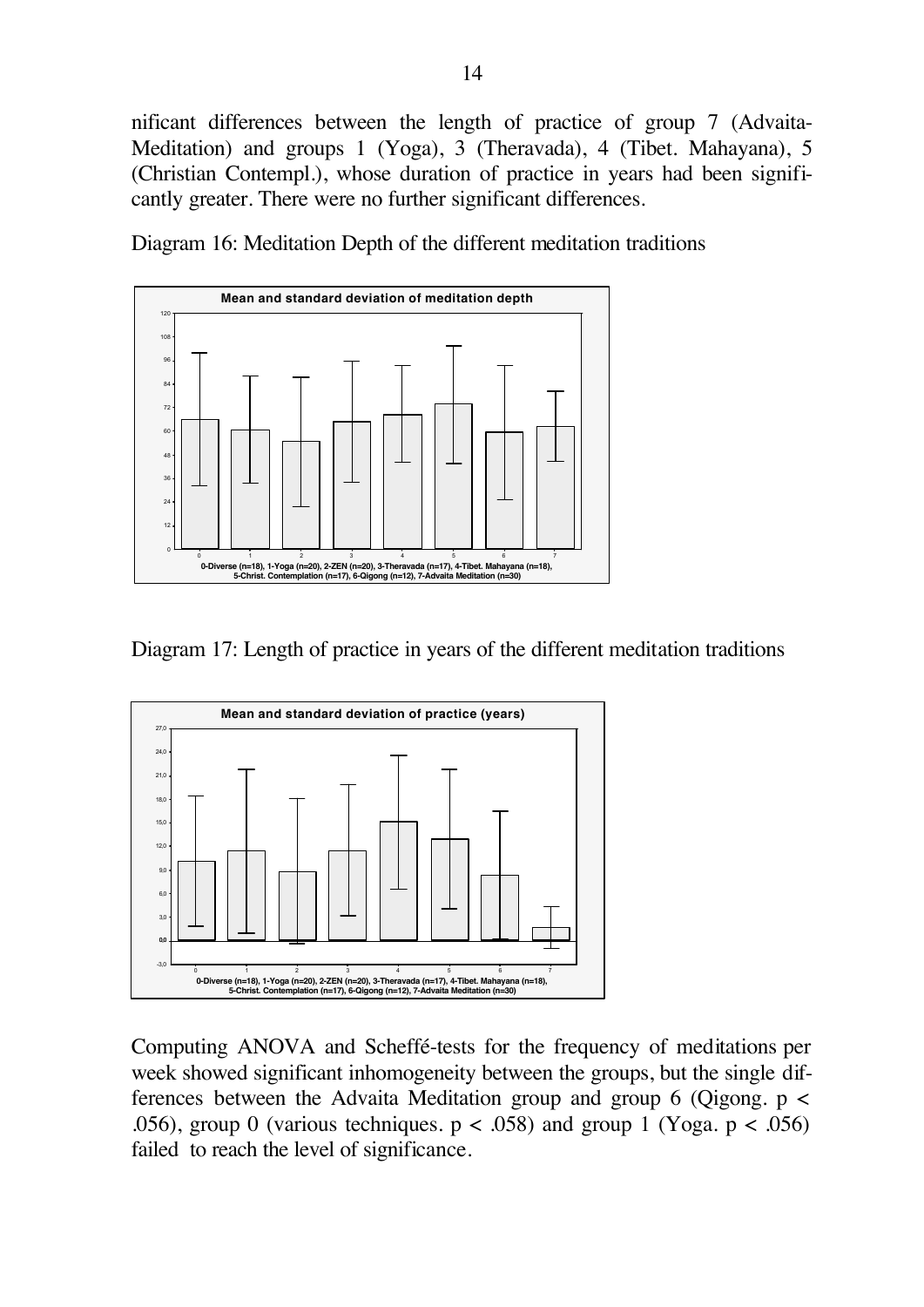Diagram 18: Frequency of meditation practice per week of the different meditation traditions



Similarly, ANOVA and Scheffé-tests for the average duration of a meditation session were computed and the results exhibited highly significant inhomogeneity of the groups. Scheffé-tests showed significant differences between the means of groups 7 (Advaita Meditation) and groups 4 (Tibet. Mahayana) and 5 (Christian Contemplation). (Diagram 19).

Diagram 19: Average duration of session of the different meditation traditions



Excluding the Advaita Meditation group, homogeneity between groups  $0 - 6$ of the original sample was tested by ANOVA. The groups were homogeneous in "meditation depth", "frequency of practice per week" and "length of practice in years", but not in "duration of the single sessions" ( $p = .03$ ).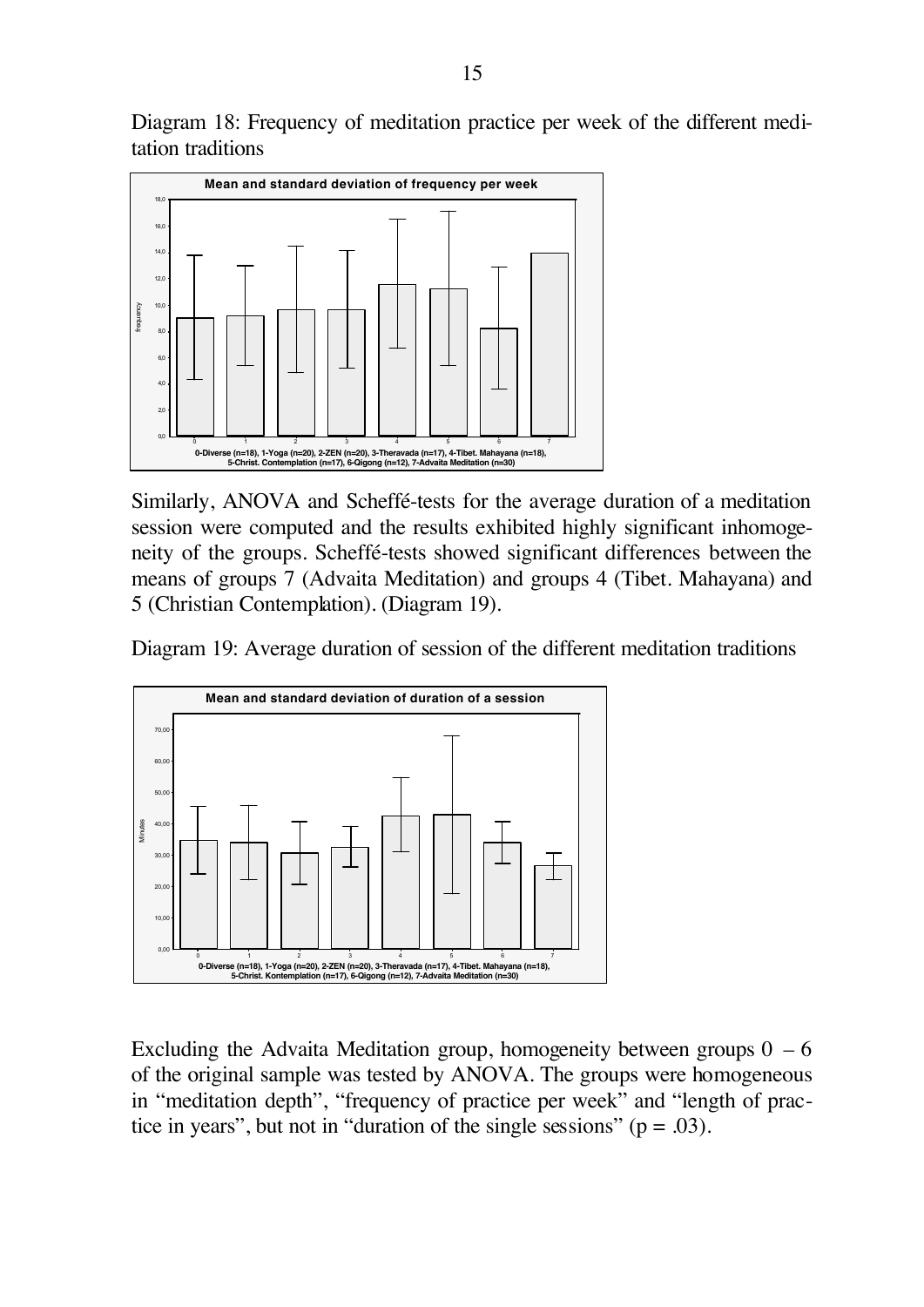Considering the correlation between "meditation depth" and "years of practice" ( $r = .72$ ), "frequency per week" ( $r = .50$ ) and "average duration of session" ( $r = .26$ ) in the original sample, the comparability was obviously hampered predominantly by the differences in "length of practice in years", as the correlation between "meditation depth" and "length of practice in years" was highest. As a consequence, the comparison between Advaita Meditation and the other groups had to be adjusted especially concerning "length of practice in years". In order to increase the comparability, we set a filter condition limiting the duration of practice to 8 years. This excluded 68 subjects from the original sample, leaving 54 subjects and 1 from the Advaita Meditation group leaving 29 subjects.

Since homogeneity was assured for "meditation depth", "frequency of practice" and "duration of practice in years", but not for the average duration of the single session, and since the correlation between "depth" and "duration of a single session" was rather low, we combined the 54 subjects of the original sample's seven meditation groups into one using it as a control group homogeneous in meditation depth, frequency and length of practice in years.

The difference between the practice (in years) of the Advaita Meditation group (mean  $= 1.52$  years. median  $= 0.5$  years, indicating 50% of the subjects meditating not longer than half a year) and the control group (mean = 2.97 years, median 2 years, indicating 50% of the subjects meditating not longer than 2 years) is still significant ( $p = .015$ ), the arithmetic mean being about twice (the median 4 times) as big in the control group. The difference between the average duration of the single session of the Advaita (33.5 minutes) and the control group (26.5 minutes) is highly significant ( $p = .004$ . ES = .74), indicating a significantly shorter meditation session in the Advaita group. This is mainly due to the relatively fixed length of session with the Advaita group, where a fixed duration of more or less 25 minutes is strongly recommended, which reduces the variability of the values in this group. No definite conclusion can be drawn concerning the relevance of this difference (roughly 7 minutes, but with considerable variance in the original sample), which does not seem to be of that much importance, especially if one takes into account the rather low correlation between depth and duration of session. Because of the higher correlation we would expect "length of practice in years" to be the most important variable to influence meditation depth.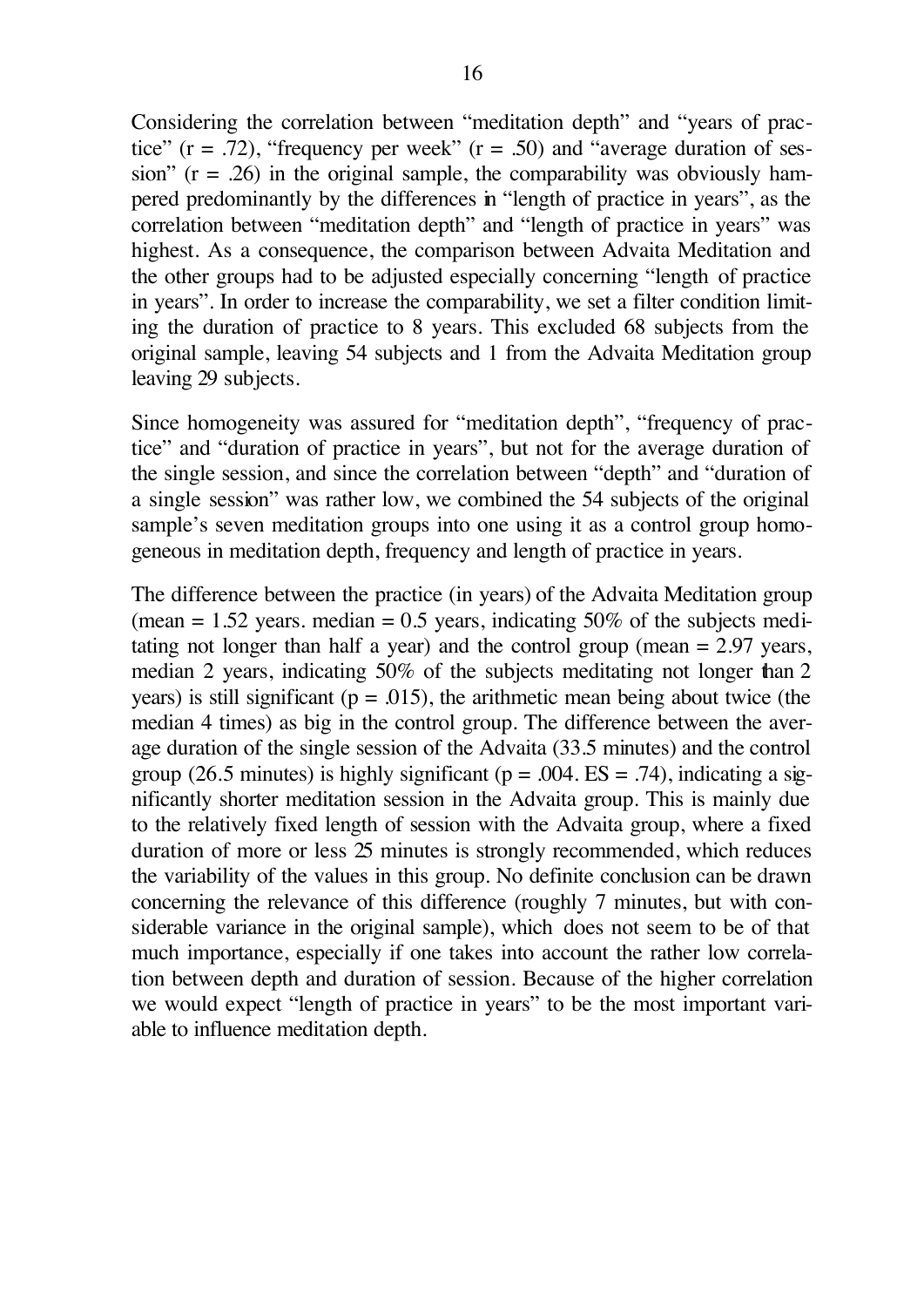

Diagram 20: Average duration of session / Diagram 21: Practice in years

Considering meditation depth, the difference between the means and the distributions (standard-deviations) of the two groups was highly significant (both: p  $\langle 0.01; ES_{\text{means}} = 1.04$ . The Advaita group exhibited significantly greater depth compared to the control group and less variation of values around the mean. The average frequency of meditation per week in the Advaita group with a fixed number of 14 meditations was roughly twice as big compared with the control group with approximately seven sessions per week on an average. This might be of importance, as the correlation between frequency of sessions and depth of meditation is in the middle range. (see diagrams 22 and 23, next page)

Then we studied the different levels of depths in detail. ANOVA proved homogeneity of the mean values of the original sample's seven meditation groups for each of the five different levels of depth. Therefore, we used the seven groups combined into a control group in the same manner as before, excluding all meditators with more than 8 years of practice and tested the means of the Advaita group  $(n = 29)$  against the corresponding values of the original sample  $(n = 54)$  using this as a reference (control) group.

Diagram 22: Depth of Meditation / Diagram 23: Frequency of sessions per week

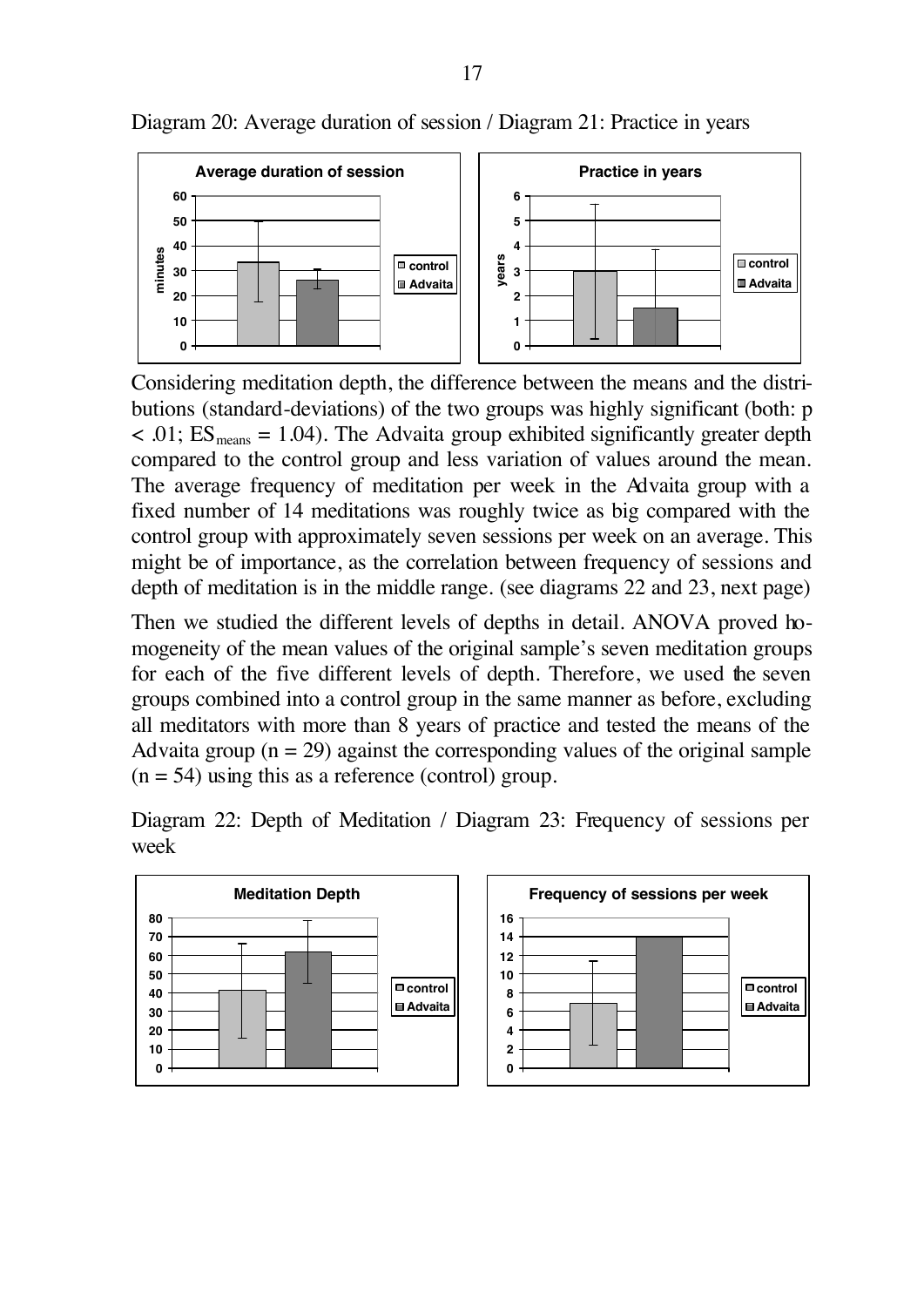

Diagram 24: Depth 1 – Hindrances / Diagram 25: Depth 2 – Relaxation

Advaita meditators scored significantly higher compared to the original sample on all depth levels. The effect sizes were  $ES = .91$  for level 1,  $ES = .71$  for level 2,  $ES = .47$  for level 3,  $ES = .66$  for level 4 and  $ES = 1.42$  for level 5.

Diagram 26: Depth 3 – Personal Self / Diagram 27: Depth 4 – Transpersonal qualities



Diagram 28: Depth 5 – Transpersonal Self (Non-duality )

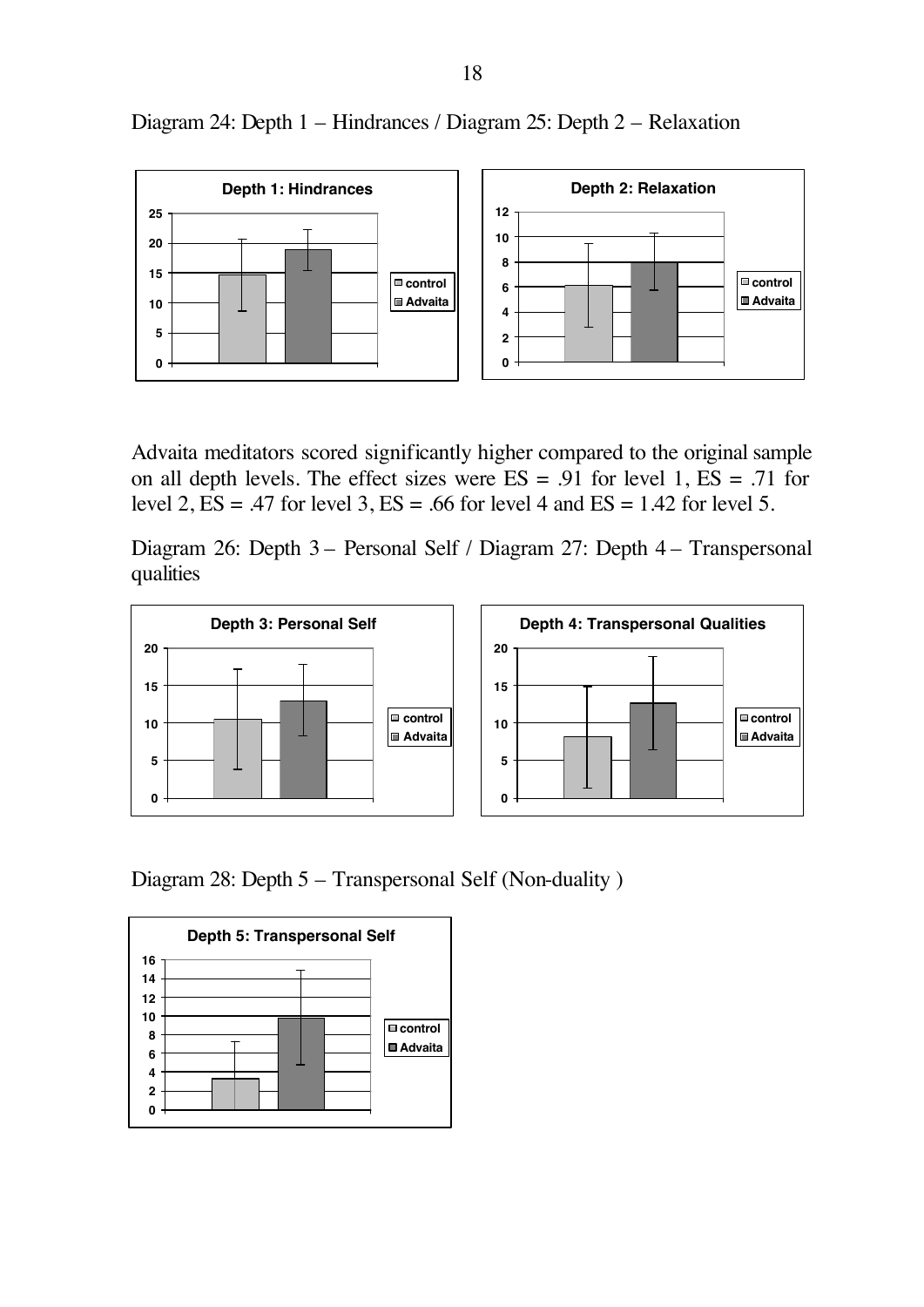The F-Test of homogeneity of variance exhibited highly significant inhomogeneous distributions in depth levels 1 to 3, where the Advaita group exhibited a significantly smaller range of distribution of values around the mean. Ignoring the differences in length of practice in years and computing standard deviations for all eight meditation groups of the complete original sample  $(n = 122)$ plus the Advaita group ( $n = 30$ ), the groups didn't exhibit significant inhomogeneity of distributions in any of the five depth levels. The variances were least with the Yoga, the Tibet. Mahayana and the Advaita Meditation group, the Advaita Meditation group exhibiting the least variation of values around the mean in all five levels except for level 2, where the Tibet. Mahayana group exhibited a slightly smaller standard deviation. The "various-group" ("diverse") displayed the greatest variability in depth levels 4 and 5 and the second greatest in level 1. In depth levels 1 to 3 it was the Qigong group which showed the greatest - in level 4 the second greatest - variations around the mean. The other groups were lying somewhere in between. Before analysing such data in more detail, a greater number of subjects for each of the different meditations should be available, considering that the numbers of subjects range at present from a minimum of 12 (Qigong) to a maximum of 20 (Yoga and ZEN).

For the sake of figurative comparability and imagination, we computed in a last step the equivalent figures of meditation length of the different meditative schools using the means of the Advaita Meditation group in general depth and in depth level 5 as reference values. For each meditation group exhibiting significant correlation between meditation depth and length of practice we computed the linear regression lines and linear regression equations, where we put in the means of general meditation depth (63.40) and depth level 5 (10.03) of the Advaita Meditation group to get the equivalent length of meditation practice for this given depth value in each of the other meditation groups. The results are given in Table 3. Non-significant values are given in brackets. In three cases (Tibet. Mahayana, Advaita Meditation) the regression lines were not very steep and the correlations not significant. The Tibet. Mahayana group started with rather high values of meditation depth as did the Advaita Meditation group. The Advaita Meditation group was rather homogeneous concerning the length of practice (s. above), there were no practitioners with a practice of more than 9 years and only 7 where the duration exceeded two years. The results must be considered with caution only and on an exploratory basis because of the rather small samples per meditation tradition, especially of the Qigong  $(n = 12)$ , the Theravada and Christ. Contemplation  $(n = 17)$  and also the Various and the Tibet. Mahayana group  $(n = 18)$ .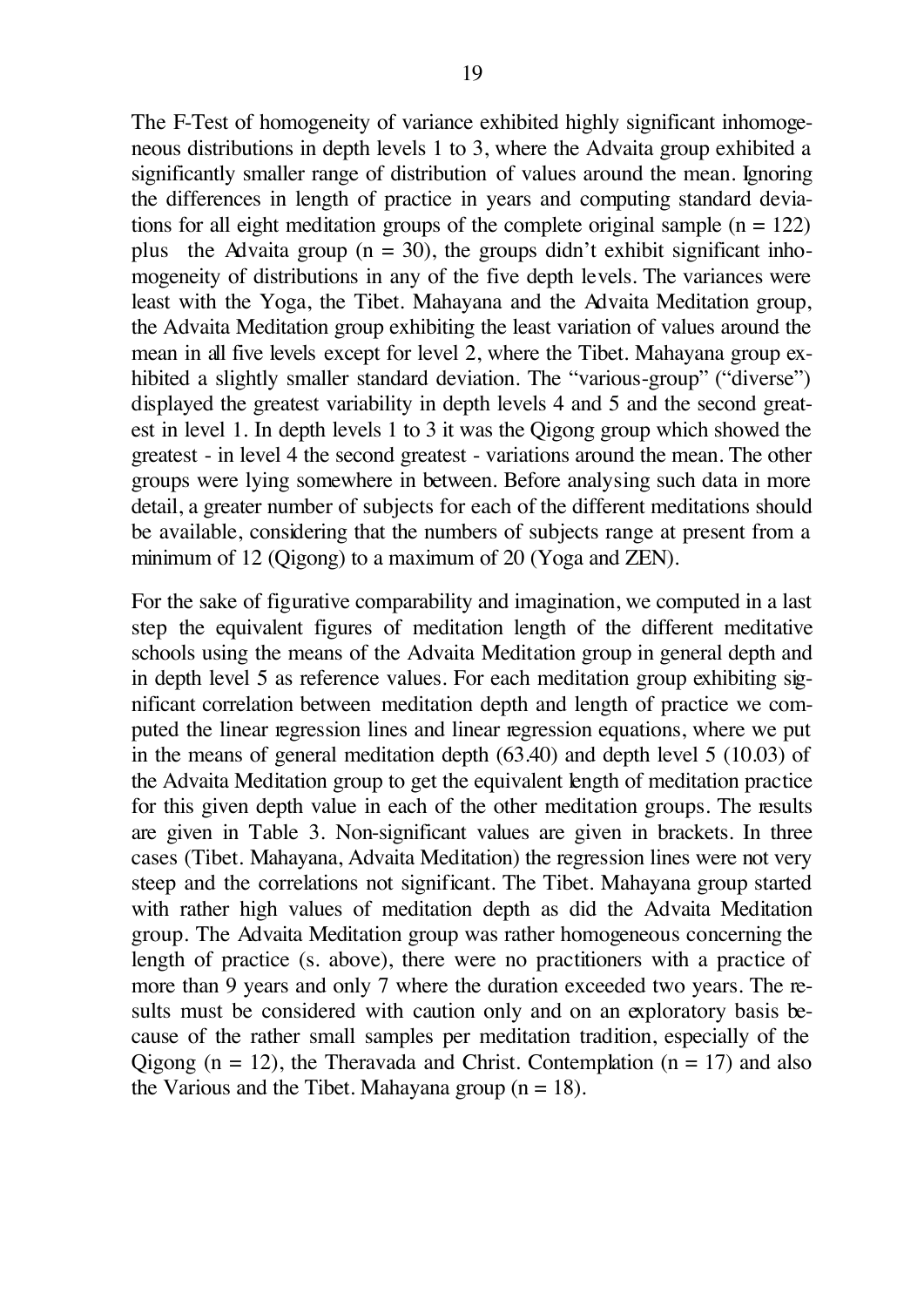Table 3: Equivalent values for the duration of meditation practice for mean general meditation depth (63.40) and mean depth in level 5 (10.03) of the Advaita Meditation group

|                           | <b>Equivalent duration of</b><br>practice in years for: |                  |  |  |
|---------------------------|---------------------------------------------------------|------------------|--|--|
| Group                     | <b>General</b><br>depth level                           | Depth<br>level 5 |  |  |
| Various                   | 9.30                                                    | 12.67            |  |  |
| Yoga                      | 12.61                                                   | 19.93            |  |  |
| <b>ZEN</b>                | 11.77                                                   | 15.40            |  |  |
| Theravada                 | 10.96                                                   | 15.41            |  |  |
| Tibet. Mahayana           | (8.81)                                                  | (25.58)          |  |  |
| Christ. Kontemplation     | 8.80                                                    | 12.47            |  |  |
| Qigong                    | 9.56                                                    | 14.84            |  |  |
| Original sample $(n=122)$ | 11.00                                                   | 16.15            |  |  |
| <b>Advaita Meditation</b> | 1.77                                                    |                  |  |  |

# **6. Discussion**

It should be mentioned here, that Piron in the construction of the MEDEQ deliberately excluded TM-practitioners and Osho-followers from his original sample of meditators during the construction procedure. "Modern schools like the Osho- or TM-movement should not be considered, because they don`t fit in the category system of the main traditions and are characterized by ideologies that seem to be questionable in the eyes of the author."

The test construction according to Piron was performed in co-operation with teachers of the main traditions (Zen. Tibetan Buddhism. Qigong. Yoga and Christian Contemplation) and with another 40 experts of different traditions (excluding Osho and TM-tradition) with a regular meditation practice of 19.7 years and of 10.2 years of teaching that technique. The sample included 9 authorised teachers of Christian Contemplation, 7 Zen-teachers, 6 teachers of Buddhist meditation in the Theravada-tradition, 5 of the Tibetan Vajrayana, 7 teachers of Qigong and 6 teachers of Yoga.

Although their length of practice in years was significantly and considerably shorter, the practitioners of Advaita Meditation in this study scored signifi-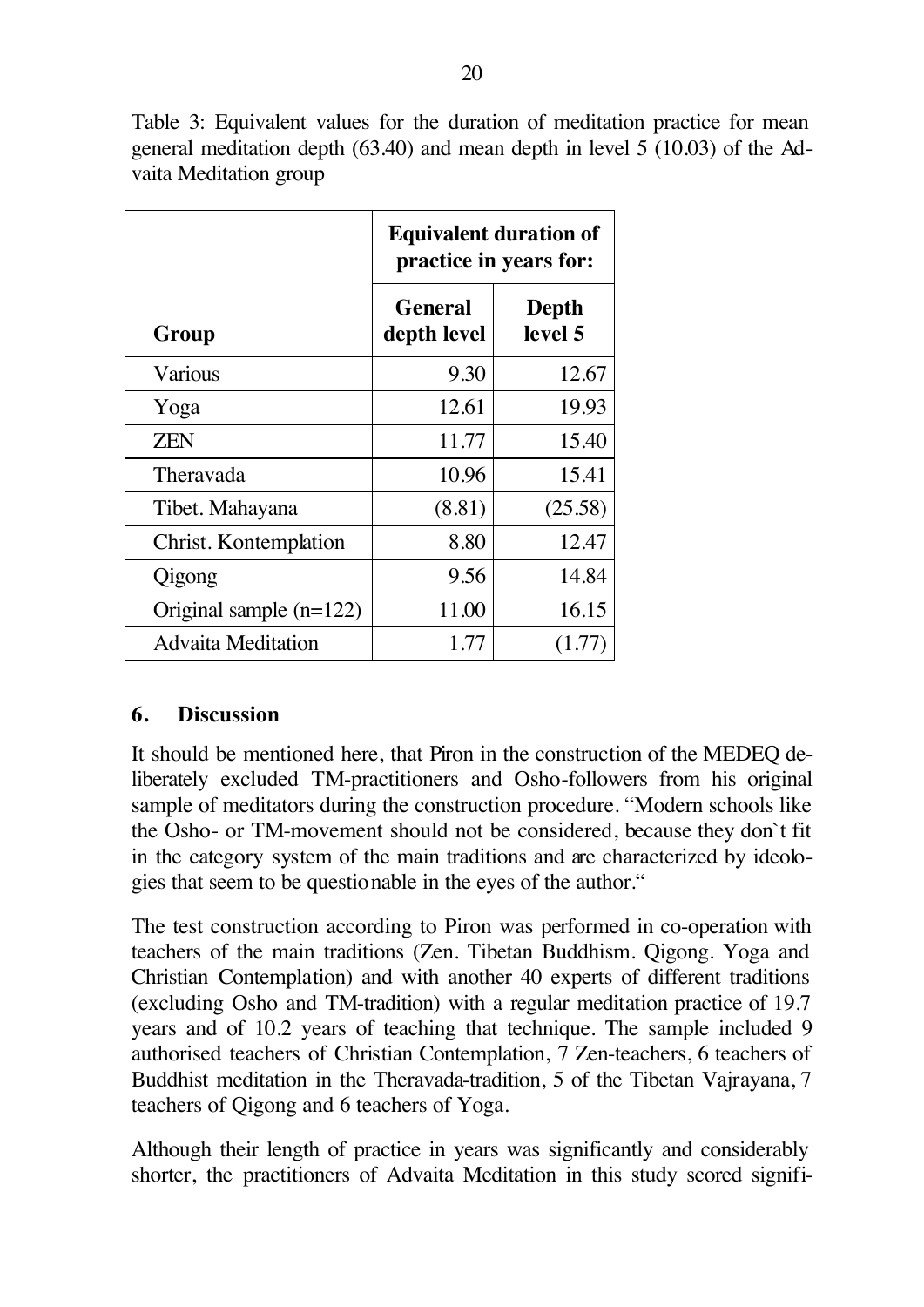cantly higher than more experienced meditators of other traditions and/or techniques on "general depth of meditation" and on all five sub-levels of the MEDEQ, especially on level five of maximum depth – "Transpersonal Self" or "non-duality", where the difference was most prominent.

One explanation for the smaller variation of the individual values around the mean may be the narrower distribution of Advaita practitioners concerning the duration of practice in years. Most Advaita practitioners in this study were in the first years of their practice. But with regard to the depth obtained an additional explanation for the smaller variation could be less interference with other variables within the individual process of meditation. The main reason for this could presumably be seen in the methodological determination by a very simple, but rather defined meditation process leaving less chances for deviation. We assume that the methodological distinction and clarity of definition as to the meditative procedure seems to be most effective within the realm of Advaita Meditation, of Yoga – Meditation and of Tibet. Mahayana Meditation, whereas the great variability of values naturally would be expected within the "various"-group. Perhaps the rules for meditation governing the meditation procedures in the "various" and in the "Qigong" group are less pronounced and leave more space for individual interpretation, which results in rather good effects for some and rather poor for others.

The result may thus be an expression of more precise methodology concerning the set of procedures included in the techniques of Advaita Meditation, Yoga Meditation and Tibet. Mahayana Meditation, reducing the amount of individual variation of values and pinpointing to the reliability of the techniques as regards the effects. Especially in the first three levels of depth - in the field of coping hindrances, getting and retaining relaxation and staying focused – Advaita Meditation seems to be the most effective in the shortest time when compared to the other techniques. The mastering of these first three levels – coping hindrances, the accomplished state of relaxation and the ability to focus attention – usually is considered as an important prerequisite for experiencing the following deeper levels four and five of meditation.

What is of special interest, however, is the marked difference in level 5 "Non-Duality". This the "realm" of Advaita Meditation, as the term "A - dvaita" actually means "not two", that is non dual. The author of the MEDEQ called this the level of the "Transpersonal Self" according to Assagioli and described it as follows: "complete rest of thoughts, no differentiations, comparisons, and judgements anymore; unity of all; emptiness and infinity, of consciousness; subject/object-transcendence".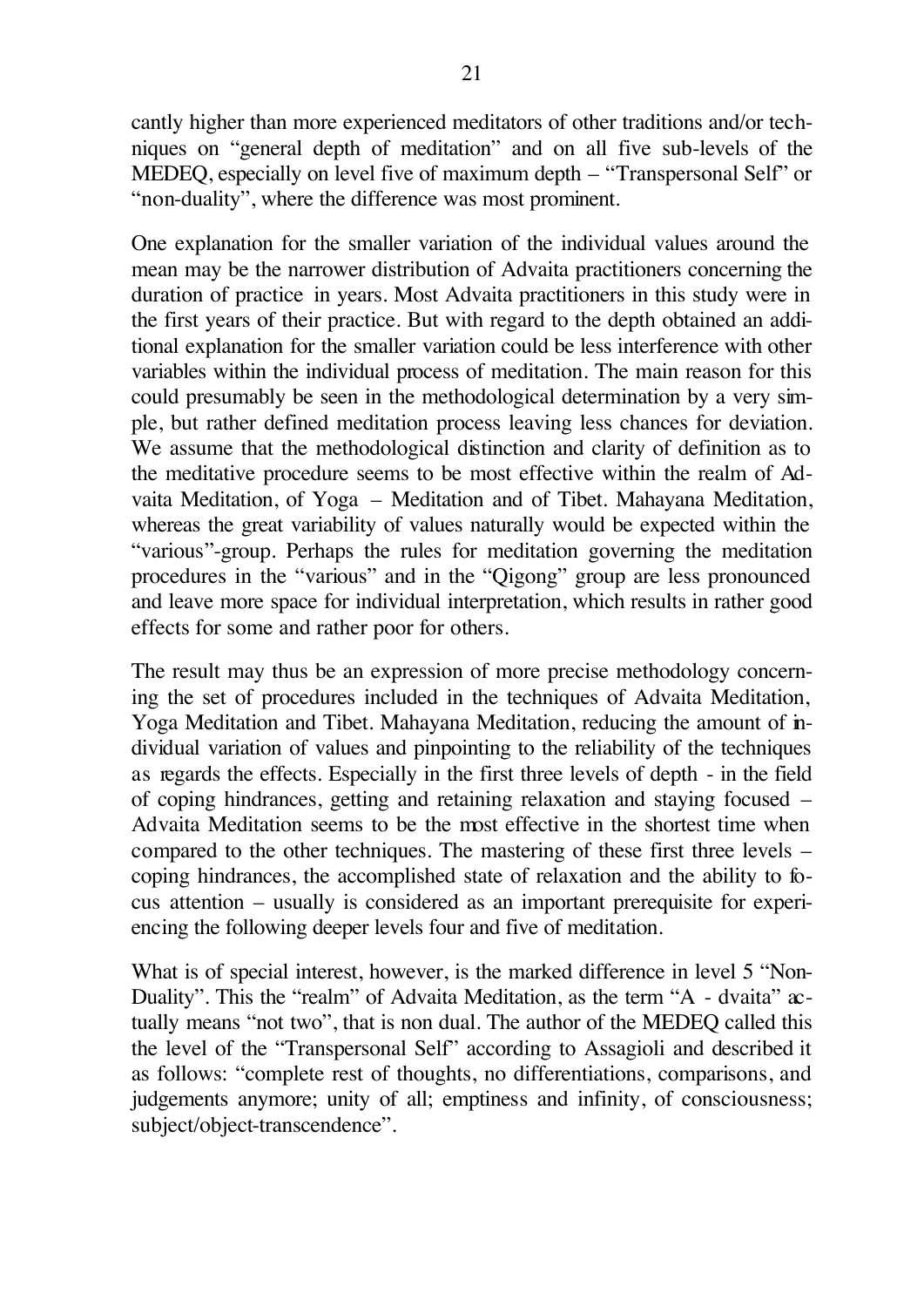The results seem to indicate that Advaita Meditation reaches this state in an unexpectedly shorter time of practice and to an unexpectedly higher extent compared to the other methods. We attribute the effectiveness of Advaita Meditation to the detailed outline for the meditative process (1), to the high frequency (per week) and regularity of practice (2) and to the way it is taught (3).

According to Piron (2001) the disappearance of things, phenomenons, sensory impressions etc. results in the emptiness of consciousness, which by the two great Mahayana-Schools of Buddhism is stated to be the essential aspect of the Absolute Reality. "Emptiness" – so Piron adds – is not an exclusively Buddhistic term. In the gospel of Thomas (vs. 61) it is said: "For this reason I say, if one is whole, one will be filled with light, but if one is divided, one will be filled with darkness." If emptiness is experienced, there are no more boundaries – consciousness is unbounded. As a consequence, the consciousness expands and becomes infinite. If the consciousness of the experiencing subject disappears, so does the consciousness of the experiencer and the object, the knower and the known. Following the Advaita philosophy, Wilber called this highest state "Non-Duality".

We conclude that *effortlessness* - meaning *simplicity* and innocence -. *letting go* and *accepting/allowing* (instead of pushing, struggling, trying, concentrating etc.) seem to be important features in the practice of effective meditation and these points could be crucial because according to many traditions Turiya / Samadhi (pure consciousness) is "the most effortless and simple state" at all – nothing can be done to "produce it", because it is a state of complete "nondoing", devoid of or detached from action. According to Meister Eckhart "God is infinite in his simplicity and simple in his infinity. Therefore he is everywhere and is everywhere complete. God is in the innermost part of each and every thing."

Effortlessness and simplicity here are reached by the technique of letting the mind experience finer levels of thinking and is the result of reducing (minimising) the mental activity (of personal experiencing), which eventually settles down and gives way for the experience of pure consciousness, a state without thought, described above in the introduction.

The principle of least effort was formulated by Zipf (1949) in his book on "Human Behavior and the Principle of Least Effort". The principle denotes a law of economy, which is thought to govern (e.g. by compression) information processing in brains and nervous systems (perception, learning, thinking, neuro-muscular control etc.) as well as processes on different levels (physical, chemical, biological etc.) in nature.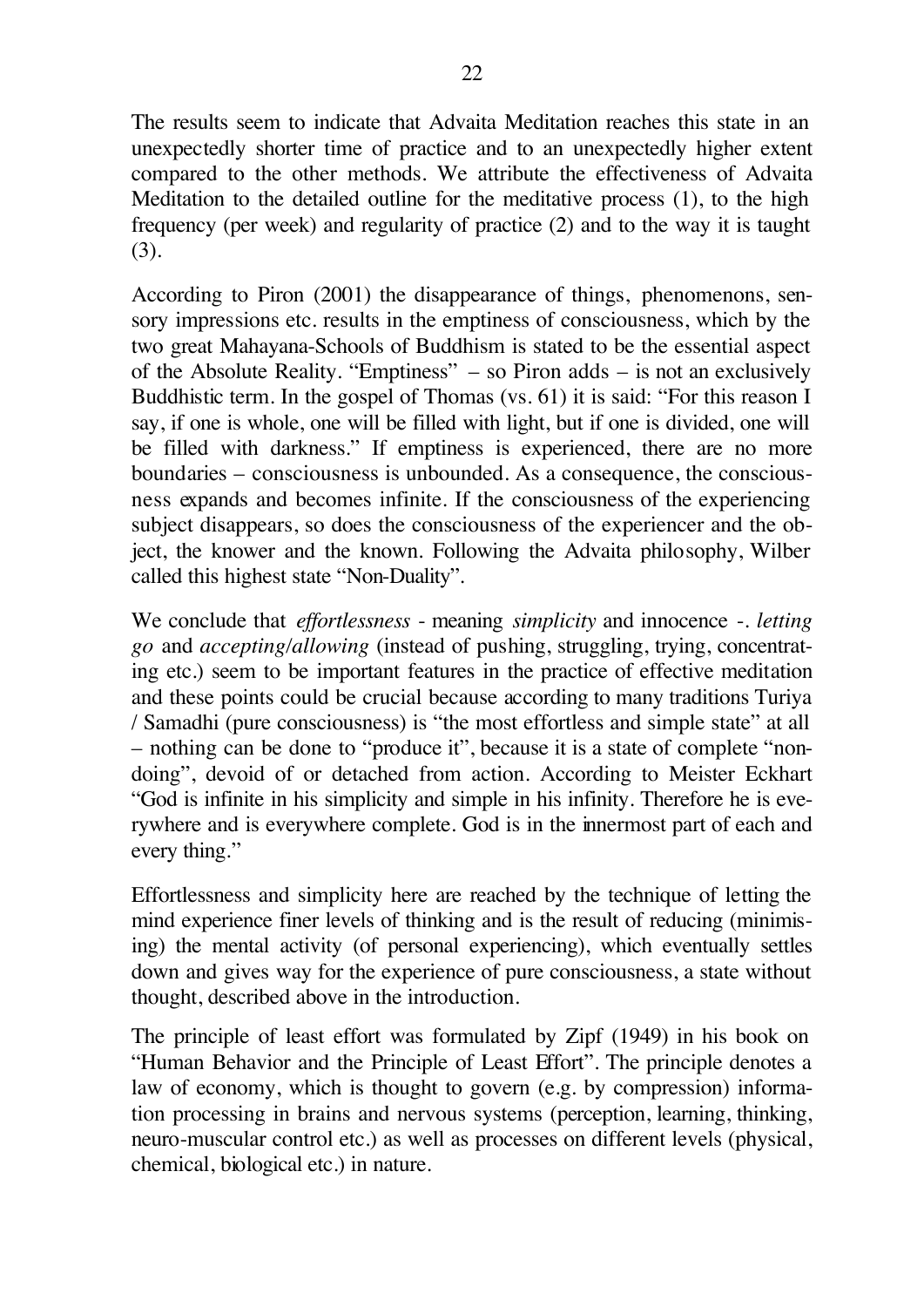Only at first sight, it is surprising  $-$  and then meaningful  $-$  that a meditation procedure like this, driving mostly on the effortless side, does not at all mean reduction but rather promotion of concentration, as the results concerning depth level 3 clearly indicate. Concentration during meditation means effort, meditation itself leads to a state of higher composure and thus is favourable to the ability to concentrate and focus attention. Taking additionally into account Engel's earlier cited results of the Advaita meditators least values in work and struggle and – at the same time – their highest values in support, security, unity and "non-material" levels of meditative development, we are inclined to relate these seemingly "contradictory" values to each other. As a consequence we understand that effort (work, struggle) does not belong to the Meditation practice *per se*, but to the aspect of personal development *on the path* - within the realm of inner and outer activity, especially yama and niyama. Effort, work and struggle do not pertain to the yoga-limbs samadhi, dhyana, dharana and pratyahara. As a suggestion, we would like to hypothesise, that the principles upholding the function of effective meditation – leaning on our preliminary results with Advaita Meditation - could be assorted approximately in the following way to the limbs of Yoga. (Figure 2)

It has to be kept in mind, however, that these results are restricted to culture (German) and that data from long-term practitioners of Advaita Meditation are still missing at present. For the other meditation groups, too, we would appreciate the expansion of the data base to a greater number of subjects.

With regard to the percentage of the Advaita practitioners still meditating after 5 and 10 years, the question may arise, why people stop meditating if it produces such good results. The answer is that, to a large extent, human behaviour is not governed by the laws of reason. This may also be seen with behavioural health risk factors such as smoking, consumption of alcohol or failing with beneficial routines, e. g. practising sports regularly or carrying out healthy nutrition consequently. People asked for the reason why they stop meditation mostly have answers pertaining to lack of time or temporary augmentation of stress in their life etc.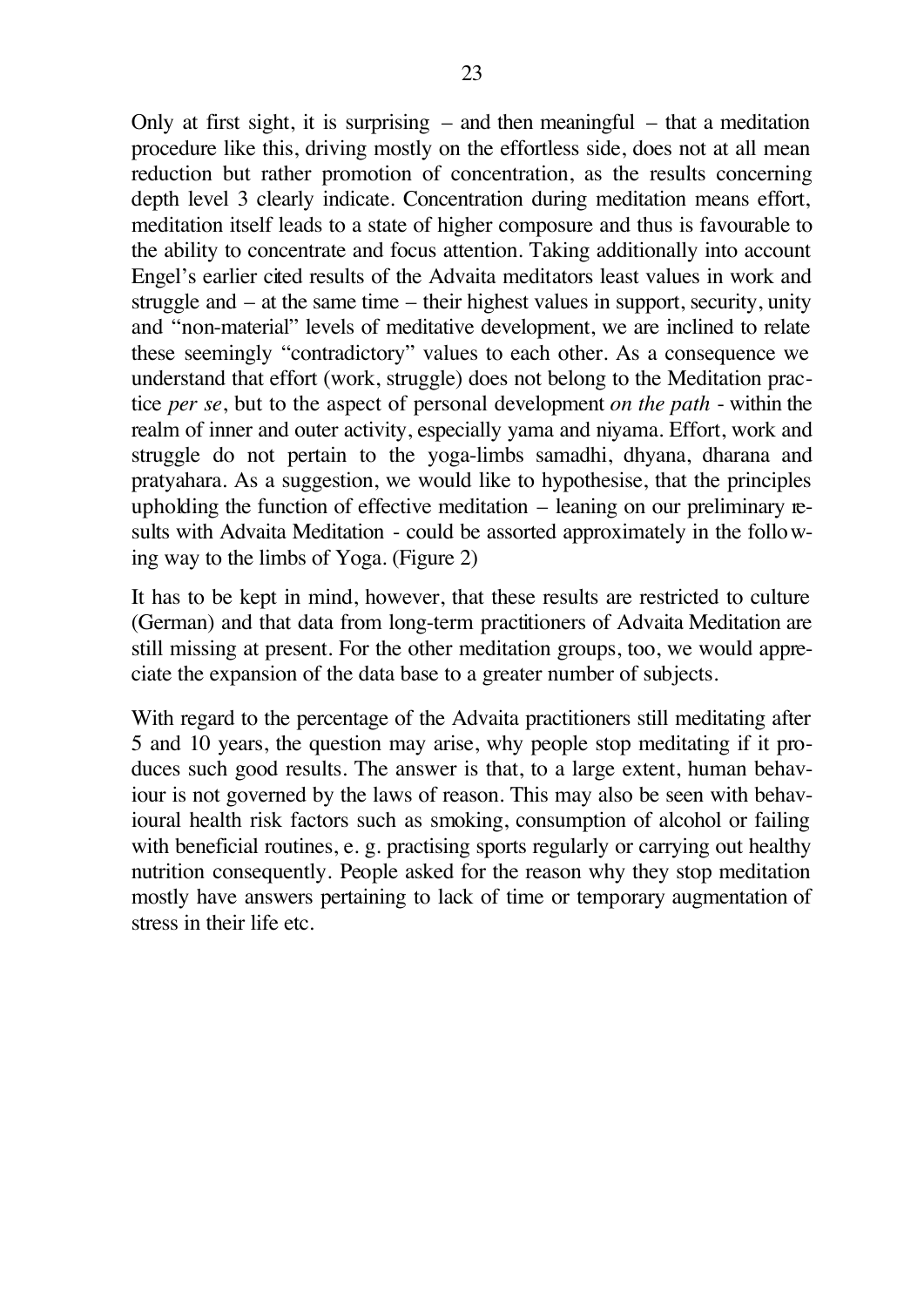Figure 2: Correspondence between the structure of Yoga and features of the meditative process

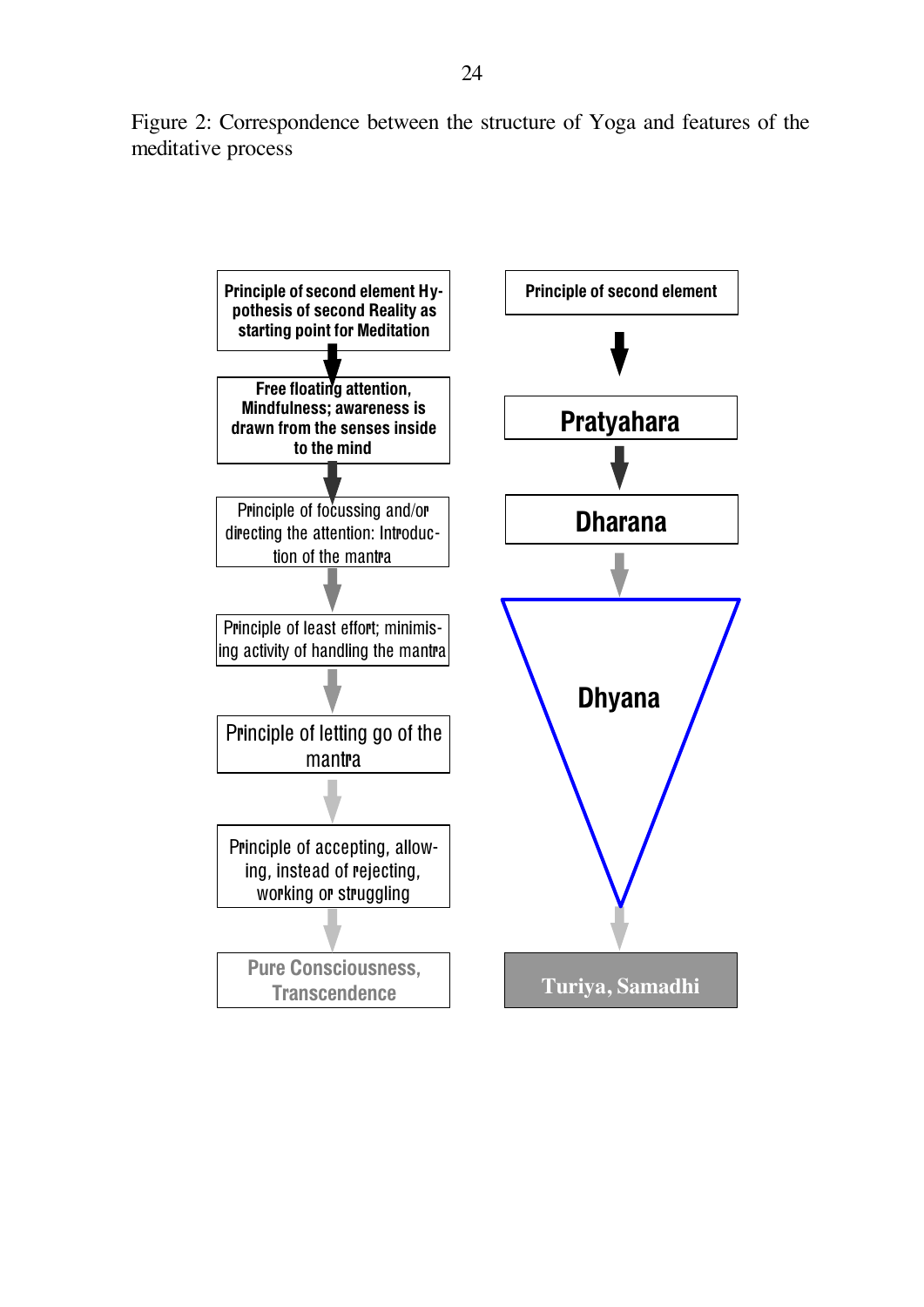The influence of a possible tendency of "faking good" cannot be estimated precisely. Within the sample of the test construction, Piron writes: "All persons of the sample showed common characteristics: They were meditators with a regular practice, were motivated to serve as test subjects and accepted this way of investigation. They seem to be rather motivated meditators than sceptics. Regarding these effects of selection, the result of factor analysis could also be interpreted as a characteristic of a very special biased group of meditators." We have, therefore, no reason to believe that the tendency of social desirability – "the tendency of individuals to attribute to themselves, in terms of self-descriptive personality statements, those with desirable values and to reject those with undesirable values" (Theriault 1998) – within the group of Advaita-meditation practitioners should be significantly greater compared to Piron's sample of "motivated meditators". On the contrary, in our latest research we could ascertain a greater openness for practitioners of Advaita Meditation in the sense of a significantly reduced tendency of social desirability concerning the description of their own experiences (Fehr. 2002) compared to meditators initiated by the "TM-movement". Also, the percentage of subjects with unacceptable high scores in social desirability among our practitioners of Advaita Meditation was considerably lower with respect to the statistically expected percentage.

The next steps for research could focus on a greater number of meditators from different traditions (1) and long-term practitioners of Advaita- and/or Transcendental Meditation (2). As Piron already pointed out, a detailed analysis of different meditation procedures could provide us with valuable knowledge as to what factors and procedures seem to be most conducive to the experience of deep meditation.

We thank Harald Piron, who made his material – data, results and scripts available to us and thus supported this work.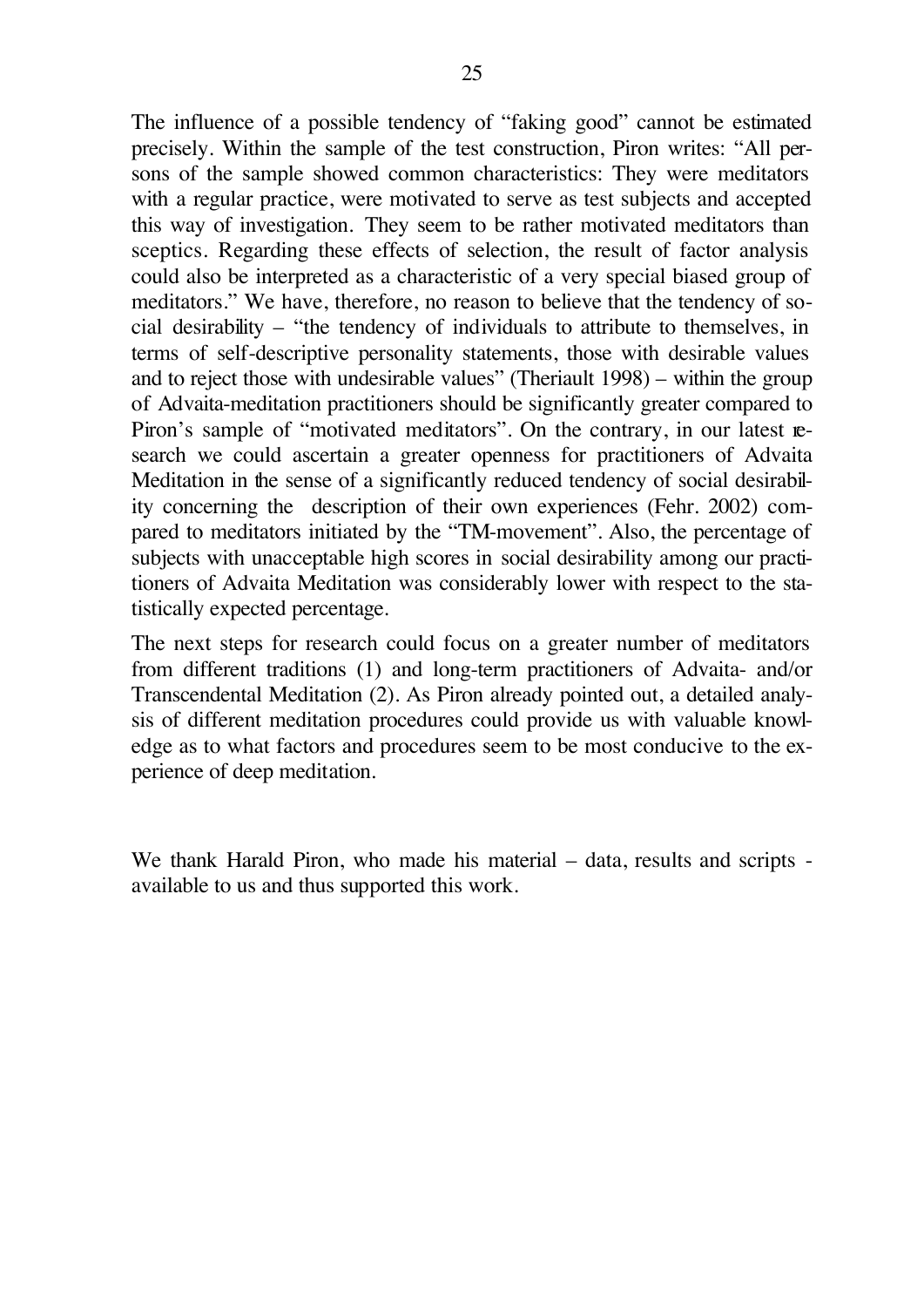Literature

Engel, K. (2001), Meditative Experience and Different Paths: Data Based Analyses. Journal for Meditation and Meditation Research 1 (1), 35 - 53

Engel, K. (2000), Meditative Wege - eine empirische Untersuchung. Transpersonale Psychologie und Psychotherapie, 1, 84-103

Eppley, K. R., Abrams, A. I., Shear. J. (1989), Differential effects of relaxation techniques on trait anxiety: A meta-analysis. J. Clin. Psychol. 45, 957-974

Fehr, T. (2002), Die modifizierende Wirkung sozialer Erwünschtheit in der psychologischen Selbstbeschreibung Praktizierender spiritueller Techniken am Beispiel der Transzendentalen Meditation. Report Psychologie 27 (1), 22 - 31

Fehr, T. (1996), Therapeutisch relevante Effekte durch Transzendentale Meditation ? Psychother. Psychosom. med. Psychol. 46, 178 - 188

Grawe, K., Donati, R., Bernauer, F. (1994), Psychotherapie im Wandel - Von der Konfession zur Profession. Hogrefe: Göttingen

Orme-Johnson, D. (1987), Medical care utilization and the Transcendental Meditation Program. Psychos. Med. 49, 493-507

Ott, U. (2001), The EEG and the Depth of Meditation. Journal for Meditation and Meditation Research (1), 55 - 68

Piron, H. (2001), Die Dimension meditativer Tiefe. Transpersonale Psychologie und Psychotherapie. 1/2001

Piron, H. (2001), The Meditation Depth Index and the Meditation Depth Questionnaire (MEDEQ). Journal for Meditation and Meditation Research 1 (1), 69 - 92

Theriault, S. W. (1998), The new old-fashioned girl: effects of gender and social desirability on reported gender-role ideology. In: Sex Roles: A Journal of Research. July, 1998

Travis, F., Wallace, R. K. (1997), Autonomic patterns during respiratory suspensions: Possible markers of Transcendental Consiousness. Psychophysiology. 34, 39 – 46

Travis, F. (1999), Autonomic and EEG Patterns during Eyes-Closed Rest and Transcendental Meditation (TM) Practice: The Basis for a Neural Model of TM Practice. Consciousness and Cognition 8, 302 – 318